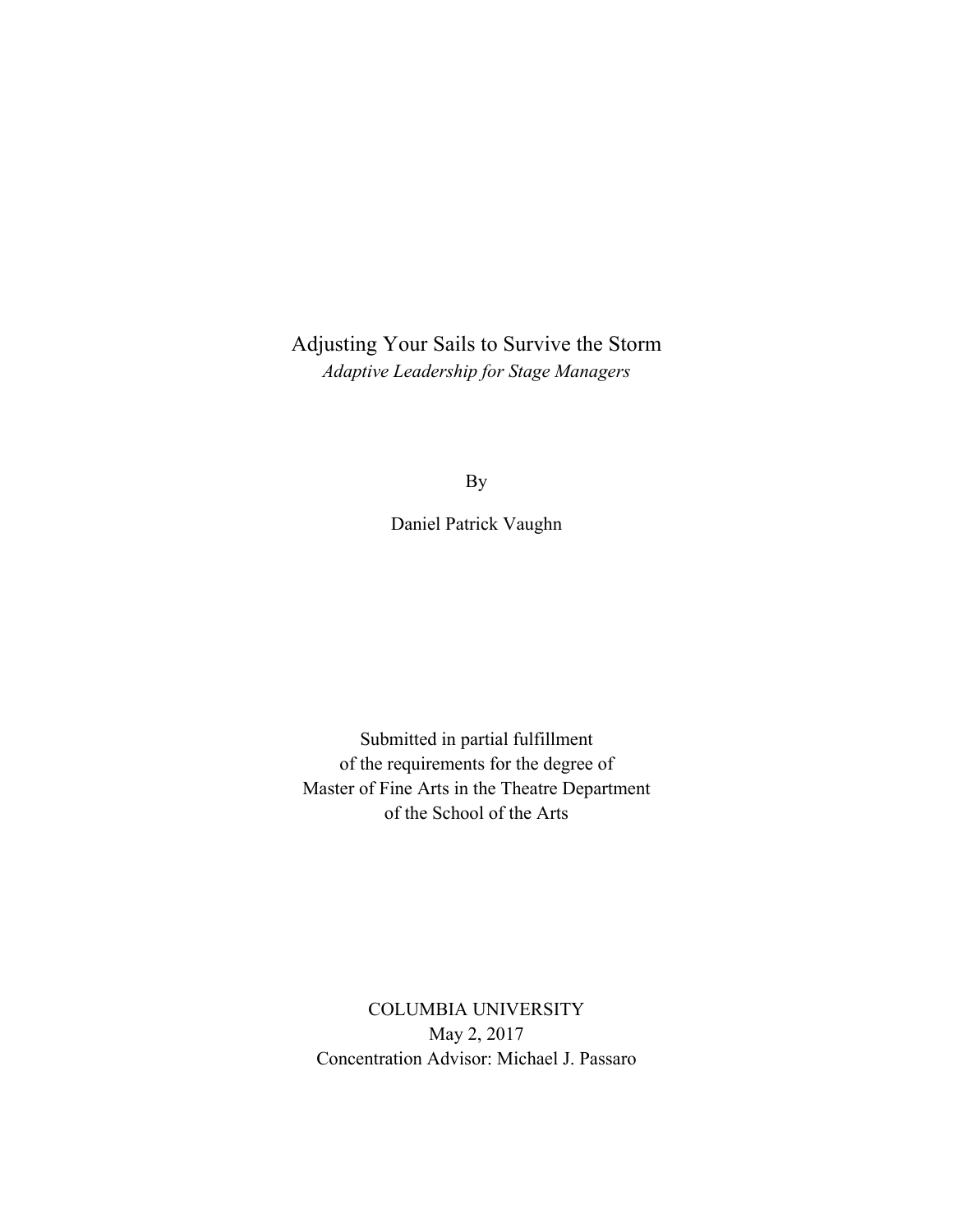# Adjusting Your Sails to Survive the Storm *Adaptive Leadership for Stage Managers*

# **By Daniel Patrick Vaughn**

## **TABLE OF CONTENTS:**

| <b>Part One</b> – What is Adaptive Leadership?                     |
|--------------------------------------------------------------------|
| Section One - Adaptive versus Technical Challenges 2               |
|                                                                    |
|                                                                    |
|                                                                    |
| <b>Part Two</b> – Adaptive Leadership in Non-Theatrical Businesses |
| Section One – Company Culture, Values, and Leadership. 13          |
|                                                                    |
| <b>Part Three</b> - Adaptive Leadership for Stage Managers         |
|                                                                    |
|                                                                    |
|                                                                    |
| Section Four – Adapting to New Situations and Environments. 28     |
|                                                                    |
|                                                                    |
|                                                                    |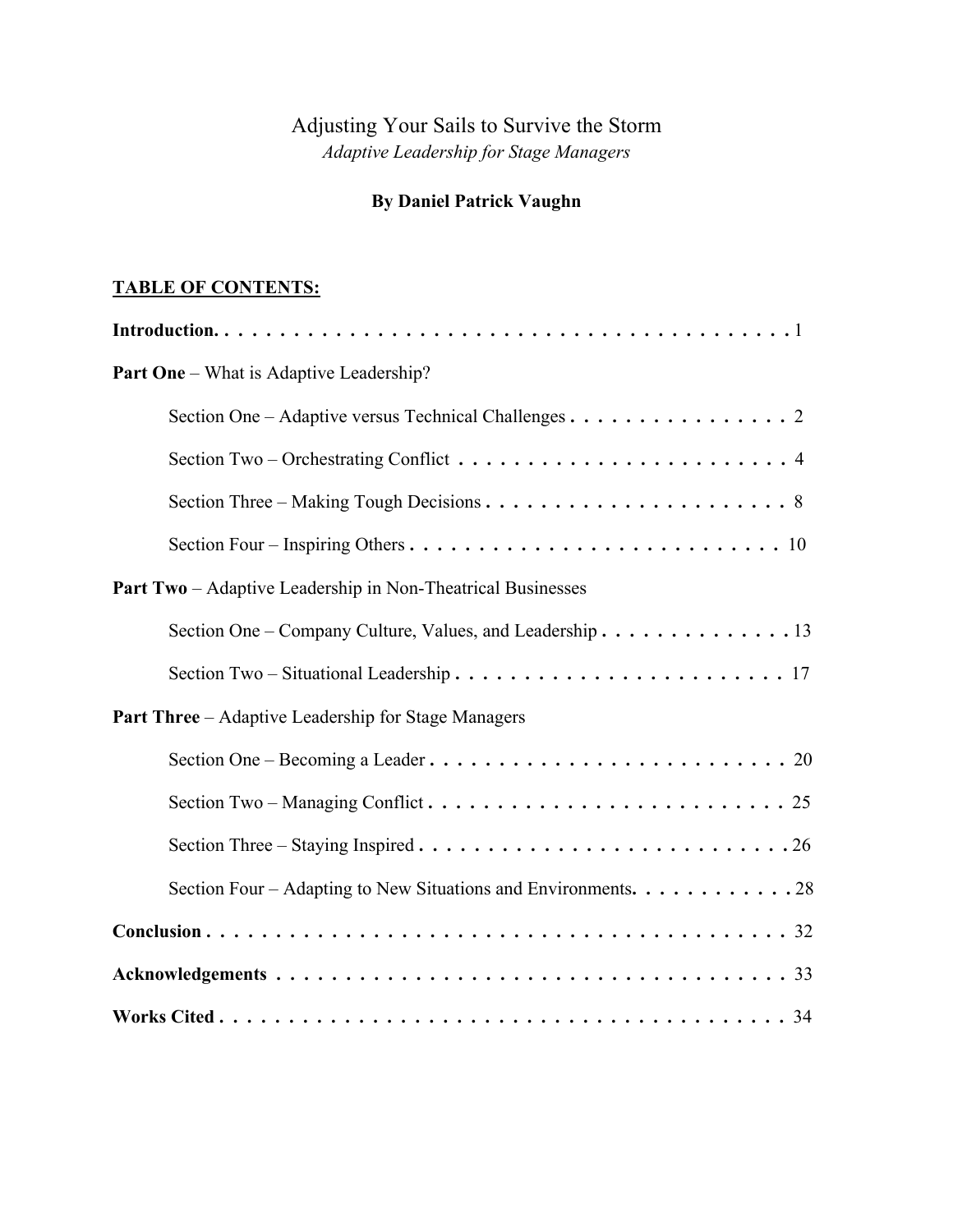#### INTRODUCTION

Adaptive leadership teaches individuals and organizations to deal with changing conditions through specific processes. This approach focuses, not on traits or other characteristics of a leader, but on actions of leading. Stage managers work with individuals with different personality types and can encounter unexpected problems within a production that they must be in charge of resolving. Developing the skills to adapt to these situations by changing their leadership style can make them a more adaptive leader.

It is first important to know what being an adaptive leader is. How is it different from any other leadership principles one has encountered? Adaptive leaders work out adaptive challenges rather than technical challenges. They also resolve conflict and make tough decisions in a way that works for the good of the company. They are able to remain inspiring to others even when a company is going through change. Examining these principles will allow a leader become an adaptive leader.

The world is changing swiftly around us all the time. As leaders, we must be able to embrace this change and lead our company towards the end goal. Being adaptable is one of the most crucial skills that any leader should have in their arsenal. Saying that you are adaptable shows that you are confident in what you do and you can handle stressful environments very well. Nothing lasts forever and if you want to be someone who rises to the top, you will need to know how to adapt and overcome the inevitable change that will occur in your life and your workplace.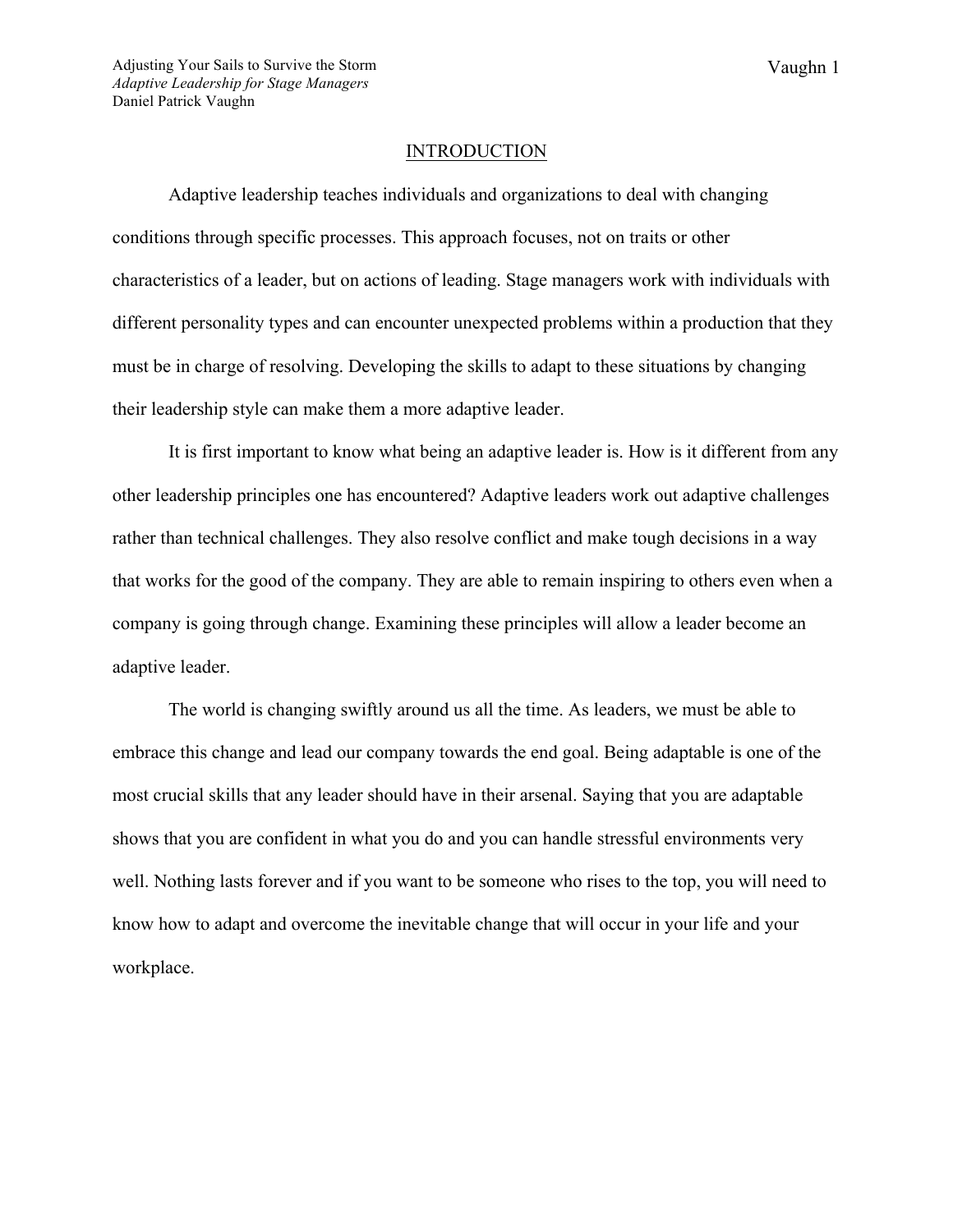#### PART ONE: WHAT IS ADAPTIVE LEADERSHIP?

## **Section One –** Adaptive versus Technical Challenges

When facing a civic challenge, it's important to distinguish the aspects of that challenge: which are adaptive and technical. A technical challenge can be exemplified as you breaking a bone in your body. The solution and the problem are fairly clear, there are experts who know how to fix the problem and they can expedite the solution quickly. When you break a bone, you know quickly what the problem is and your solution is to go to the emergency room to get it fixed. When you go to the emergency room, there are doctors who know how to address the problem and can do it quickly so the problem does not worsen.

An example of an adaptive challenge is someone who has experienced a heart attack. When they had the heart attack, they have already had the technical fixes to their heart and now they need to adapt to a new lifestyle. In order for this person to find a solution to this problem, they have to learn what the problem really was and discover what a solution might look like. This sense of learning will help them get an idea about this new style of living. If the person who has had a heart attack was a member of a family, they may have to bring all of the members to change their lifestyle by implementing an exercise routine and watching what they eat as a family in order to help the victim. In other words, there is not one expert to help find a solution, but rather a group of people who implement recommendations. This process will lead to experimentation to try new routines and recipes that may not fix the problem, but make progress to a healthier lifestyle. To summarize, adaptive challenges are about learning, engaging stakeholders because there is no single expert, and making progress in experimentation rather than having a fast and immediate fix.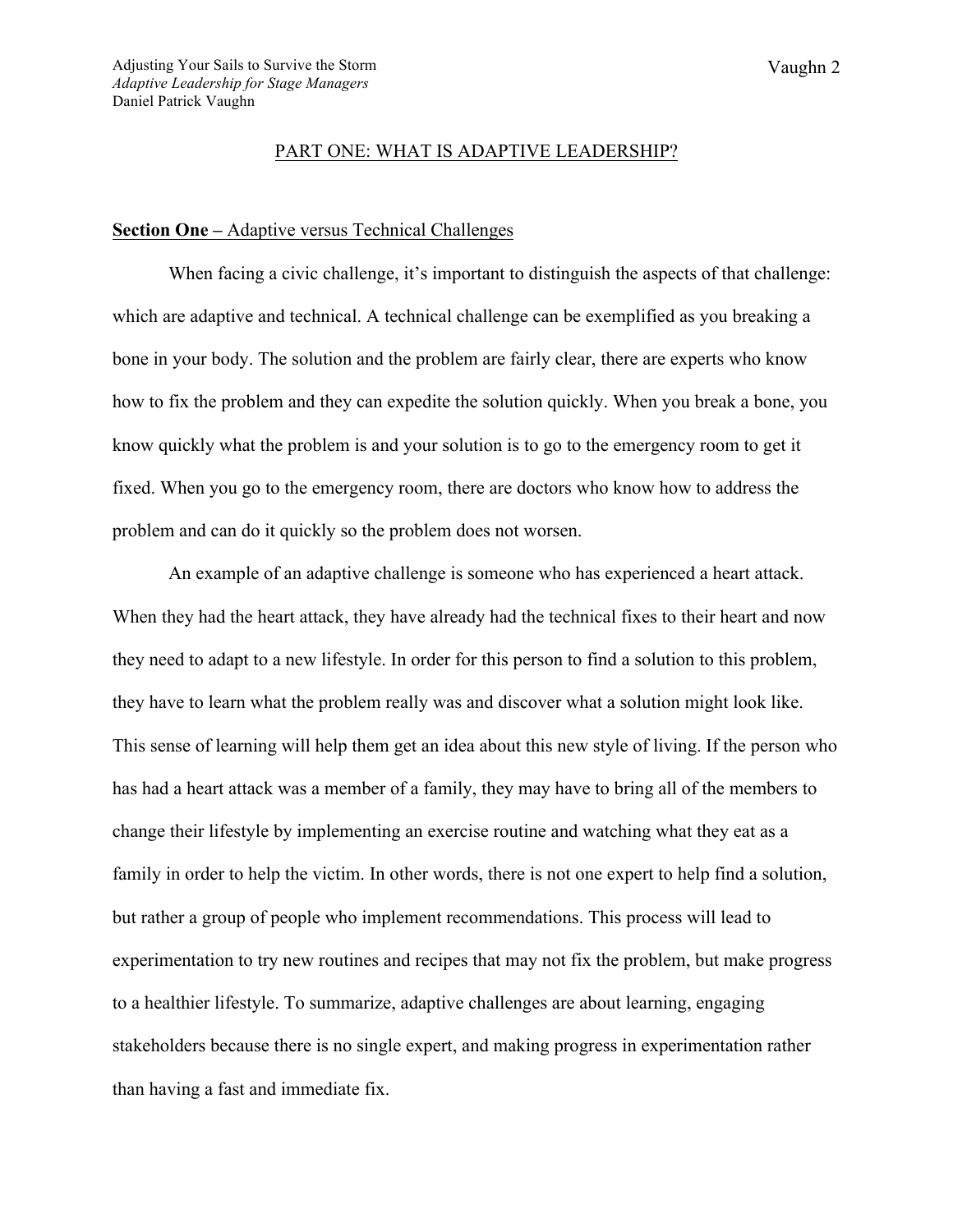Vaughn 3

Adaptive challenges have a different resolution timeframe than technical challenges. Technical problems cause a high level of disturbance, but then the disturbance itself triggers an organizational response. With these technical problems, an organization already knows how to treat the issue because it already has the design, cultural assumptions, and expertise to resolve the issue. Fairly quickly, the organization steps into action to resolve the problem and provide a real solution. Technical challenges can cause distress that is relieved fairly quickly because the company knows how to address the issue based off of past experience.

Adaptive challenges don't get resolved as quickly as technical challenges. These challenges require ongoing experimentation, efforts, and attitudinal change. Leadership requires keeping people together over time through a sustained time of uncertainty. With compassion for the disturbance you're causing people, you are able to operate within their capacity to learn and think creatively.

The reality of distinguishing the two is that most civic challenges are both. Working on a theatrical production can bring both technical and adaptive challenges. Technical challenges could include creating an extravagant production, but looking at the budget when making decisions, having to choose the right technology to use and hire the right amount of people you need to run the show nightly. All of these components need to get done in a timely manner in order for the show to successfully open. While working on a production has many technical challenges there are also adaptive challenges that can arise.

A new production goes through constant change including rewrites of the script and, in a musical, the score and lyrics. Everyone as a company needs to be open to these changes and has to be able to adapt to these changes. Script changes are not the only thing discussed collaboratively. If a show relies on many technical and automated effects, the design and creative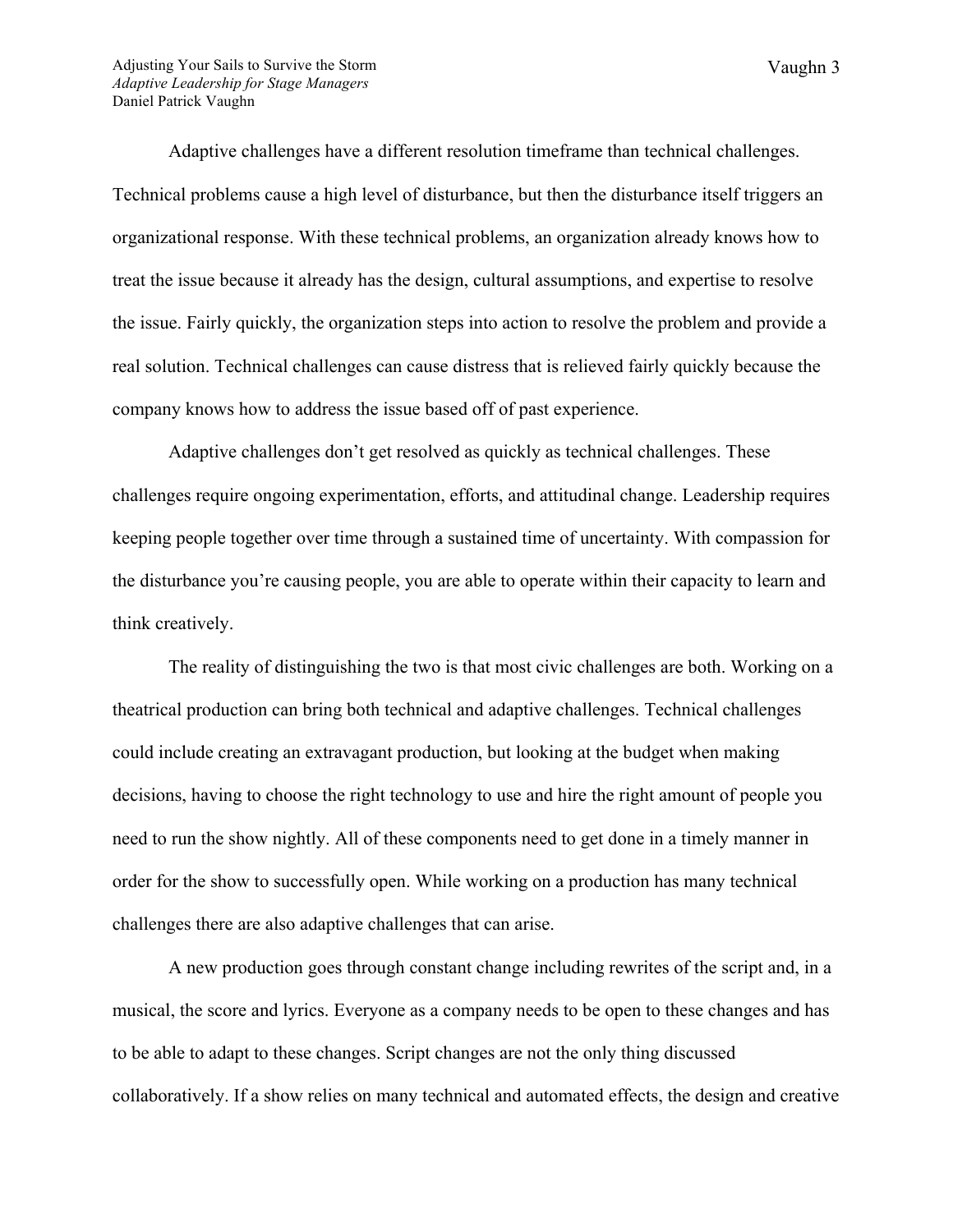team need to come together to find effective ways to achieve this goal. Once you have established which work problems are technical and which are adaptive, you are able to attend to the demands of each.

#### **Section Two –** Orchestrating Conflict

When working in any organization, conflict will eventually come up and a manager or someone higher up will have to handle the issue. One key component to being an adaptive leader is being able to orchestrate conflict in a way that clears the situation while still keeping the relationship between your employees strong. It requires seeing the process as a necessary step in the journey toward a better future, tolerating the moments your people are not working well together and believing that working through some rough patches will help to solidify their collective effort and commitment (Heifetz 149).

Dealing with conflict is never an easy job nor do people want to be a part of it, but it must be addressed or it could lead to something much worse. In order to first tackle conflict, you must know the proper ways to approach it. Most organizations respond to conflict in a simple, but ineffective way. For example, they either do nothing, react by fight or flight, or look to authority (Heifetz 150). Some organizations do nothing with conflict because they do not want to upset equilibrium and do not want to bring conflict out into the open. Doing nothing, however, can leave the conflict unresolved and the organization will remain unchanged (Heifetz 150). Reacting by fight or flight can lead to employees either blaming other workers or avoiding the situation as a whole. Other organizations prefer to rely on those with formal authority to resolve the conflict. Authorities are often expected to do what they can to preserve the calm atmosphere within the organization (Heifetz 150). If you want to generate progress on adaptive issues, you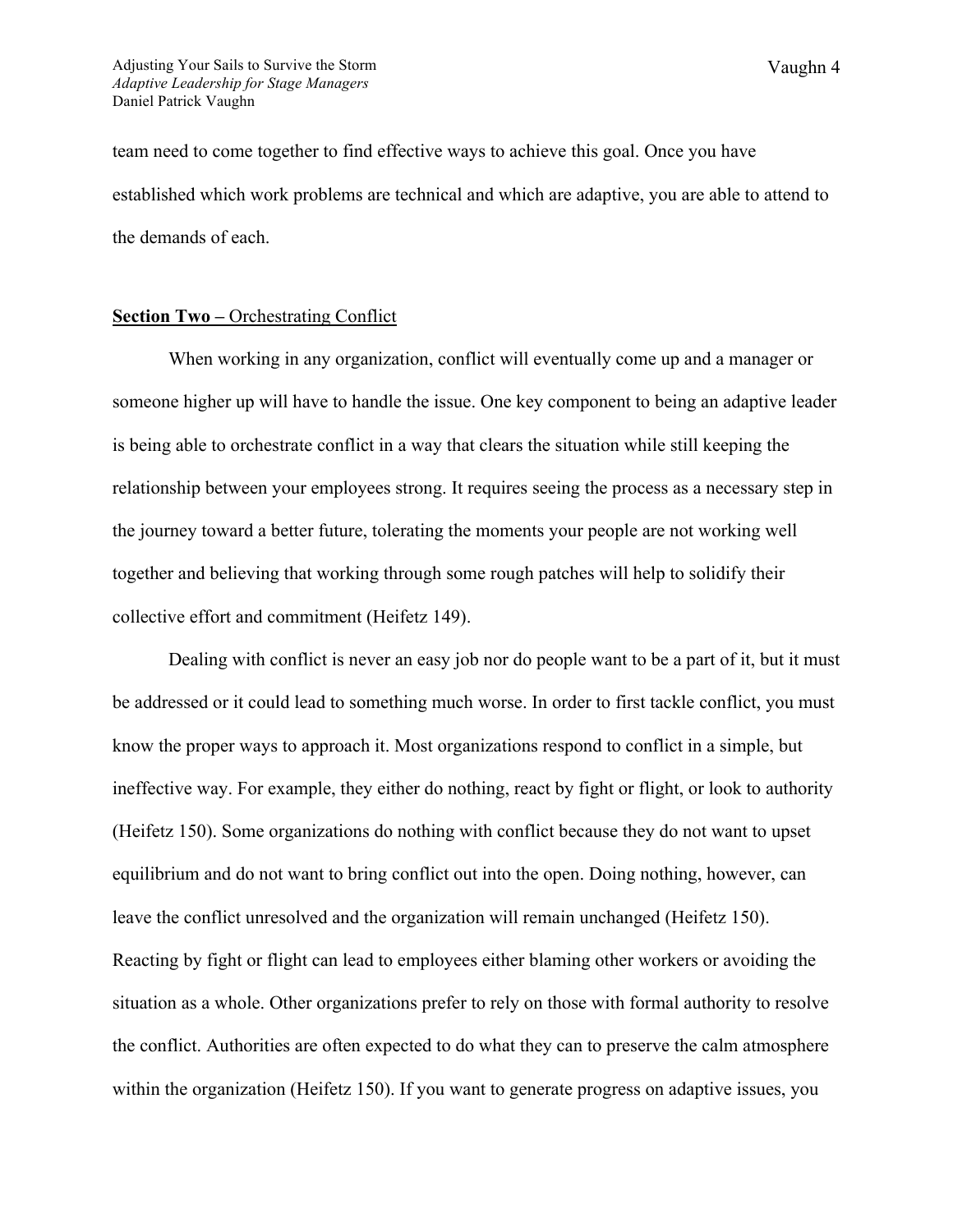have to seek out, surface, nurture, and then carefully manage the conflict toward resolution, rather than see it as something to be eliminated or neutralized (Heifetz 151).

Ronald Heifetz developed "Seven Steps to Orchestrate Conflict" to describe how to start the process of surfacing and working through conflict:

> **1. Prepare**. Before bringing your organization's factions together and surfacing the conflict, do your homework. Where does each faction stand on the key elements of the conflict? Talking to them in advance helps you acquire the informal authority you will need to retain their trust when the rough moments come.

**2. Establish ground rules**. Propose rules making it safe to discuss the conflict, such as committing to confidentiality, staying in the room with the PDAs and computers off, depersonalizing the conflicts, and brainstorming. Tell them it is up to everyone to keep the work issues at the center of attention at all times.

**3. Get each view on the table**. Invite each faction to articulate the values, the loyalties, and the competencies that inform each of their perspectives on the adaptive challenge and its various related work issues.

**4. Orchestrate the conflict**. Starkly, but evenhandedly, articulate the competing claims and positions you are hearing. Look for signs that people are seeking to avoid the conflict, such as trying to minimize the differences or change the subject. As orchestrator, keep reminding people of the purpose, why it is that they are going through this hard patch.

**5. Encourage accepting and managing losses**. Give each person or faction an opportunity to reflect more fully on the nature of the losses they would be asking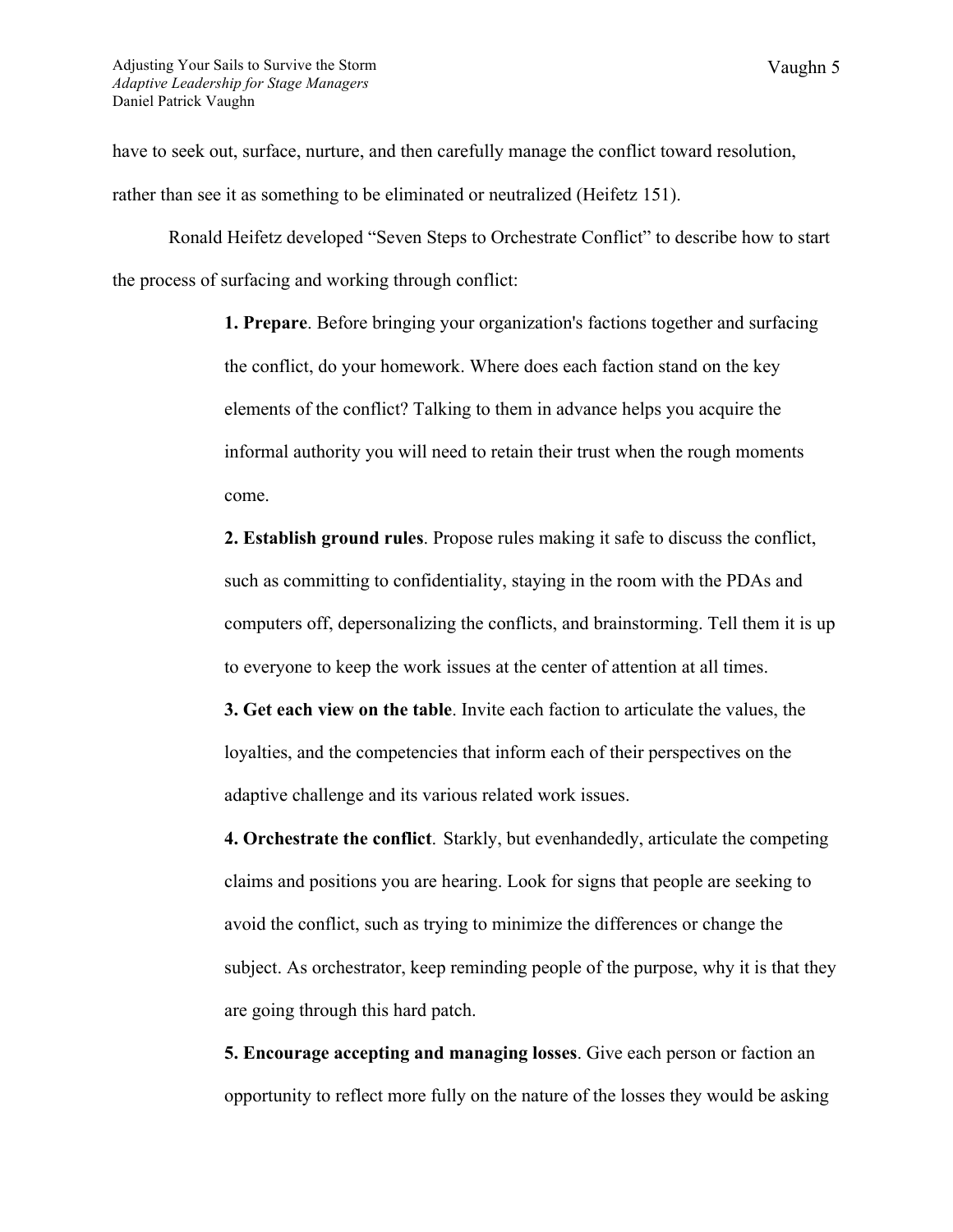each of their factions to accept. Tell them that some losses will be necessary, but give everyone time to sit with these losses.

**6. Generate and commit to experiments**. Generate a consensus to go with several experiments for tackling the adaptive challenge, in sequence and/or at the same time, as it makes sense, with a shared commitment to get back together to evaluate the results of both kinds of experiments when enough data has been generated for lessons and insights.

**7. Institute peer leadership consulting**. To maximize the chances of success, move the members of the group into peer consulting, where they begin systematically to consult one another on the leadership headache they have just given one another. (Heifetz 152-153).

Being able to orchestrate conflict takes a lot of courage. Being able to take the above steps to help deal with issues within an organization while also being able to push the boundaries of your own tolerance for conflict can help. Another adaptive component that leaders need to include when orchestrating conflict is being able to adapt your communication style. Changing your communication style can help adversarial factions work through their issues (Heifetz 154).

Dealing with conflict is a complicated and sensitive issue that many leaders have to be a part of and take their own approach to solving the situation. This, however, is the biggest area for the use of adaptive leadership skills. Conflict happens everywhere and it is completely natural. It's the result of miscommunication, differences in opinion or perspective, and having limited resources. If we can't completely avoid conflict in our lives, how do we make the best out of these inevitable situations?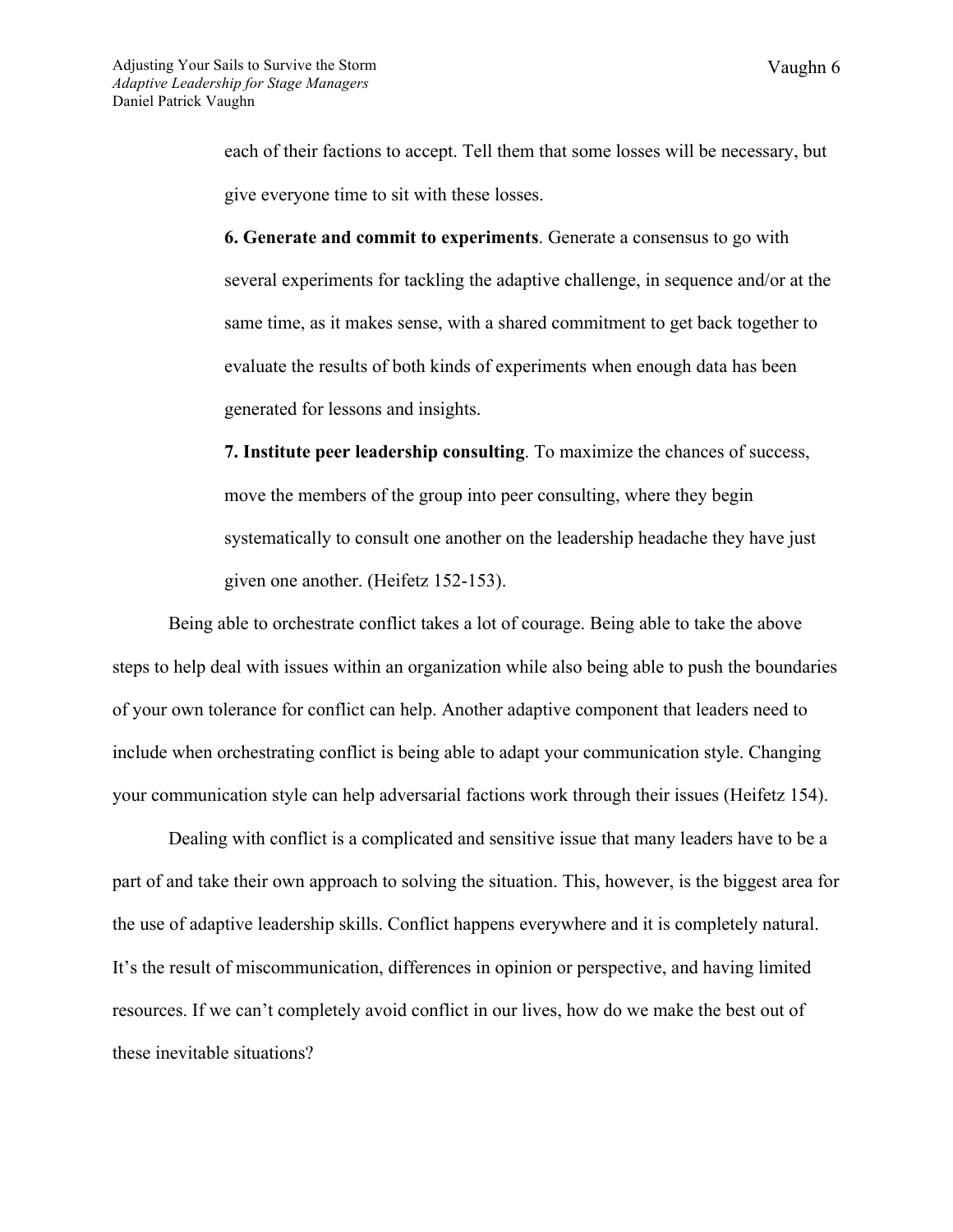First, it is important to know that everyone is different. We all have different values and beliefs and we all approach conflict in our own way. There is usually a pattern to how people handle conflict. Every conflict/resolution style has a different level of assertiveness and cooperativeness. Kenneth W. Thomas and Ralph H. Kilmann developed a chart, pictured below, that analyzes the different levels of assertiveness and cooperativeness and the different styles that people implement with these varying degrees.



The avoiding style is low on both cooperativeness and assertiveness. Usually, the original problem is not directly addressed or resolved. There is a sense of ignoring the issue and hopes of it resolving itself. It can be useful when a problem is trivial and may dissipate on its own. Avoidance can cause significant problems in the long term as a long-running issue is likely to build up resistance and potential resentment over time. The competing style examines a participant seeking to reach his or her own preferred outcomes at the expense of other individuals. This approach is best when a quick, decisive action is required, such as emergencies. The style, however, can cause bitterness and anger if used continuously. A person using the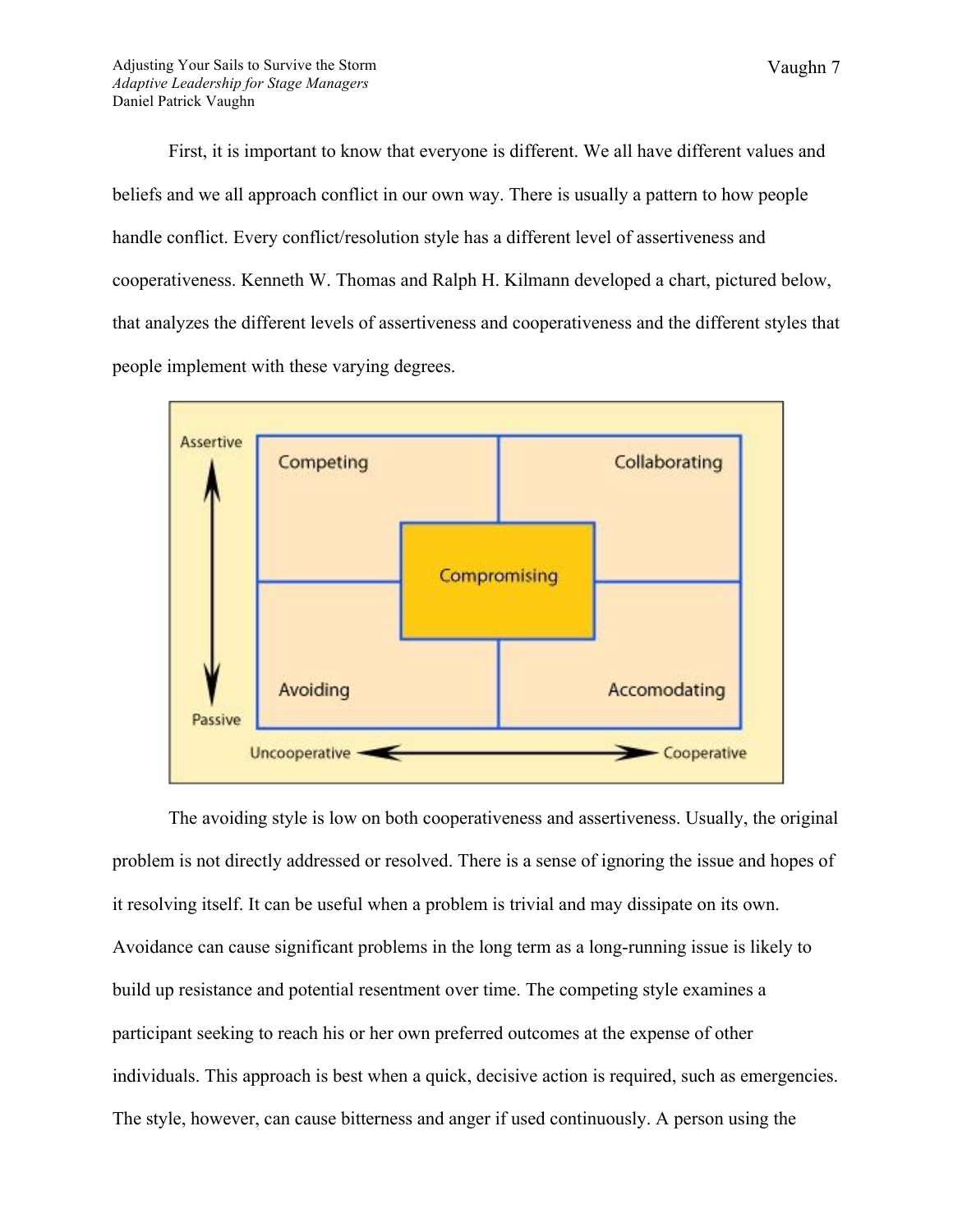accommodating style will put aside his or her own goals in favor of the other person's. When taken to the extreme, this style could be a win-lose situation. The compromising style has equal amounts of assertiveness and cooperativeness at a moderate level. This can be used when you need to find a timely solution and both parties have similar goals. This style, however, can mask stronger and underlying issues and should not be used long-term. The final style, collaborative, is high on both assertiveness and cooperativeness and is similar to a win-win scenario. Both sides creatively work towards a solution that meets the objectives and goals of all persons involved. While this can create ideal outcomes, it can be a time-consuming process.

None of these styles are better than the next; therefore you don't have to stick with one particular style. Most people have one or two styles that they use most of the time. Being aware of how you react to conflict can help you with how to manage conflict. Some of these styles are better used in certain situations. If your natural conflict style is collaborating, but in a work situation where you are working on a project that meets tight deadlines, like working on a production, your style might change to accommodating in order to finish the project on time. If you know what the other conflict management styles are and know which ones work best for certain situations, you can wisely choose to adapt your own style to best fit the situation.

#### **Section Three** – Making Tough Decisions

Working around conflict is one of the many tough decisions leaders have to make within an organization. There are leaders in every organization who either enjoy making tough decisions or who try to avoid them. Heifetz created some helpful tips that can help leaders strengthen their capacity to embrace the tough decisions that come with leading adaptive change: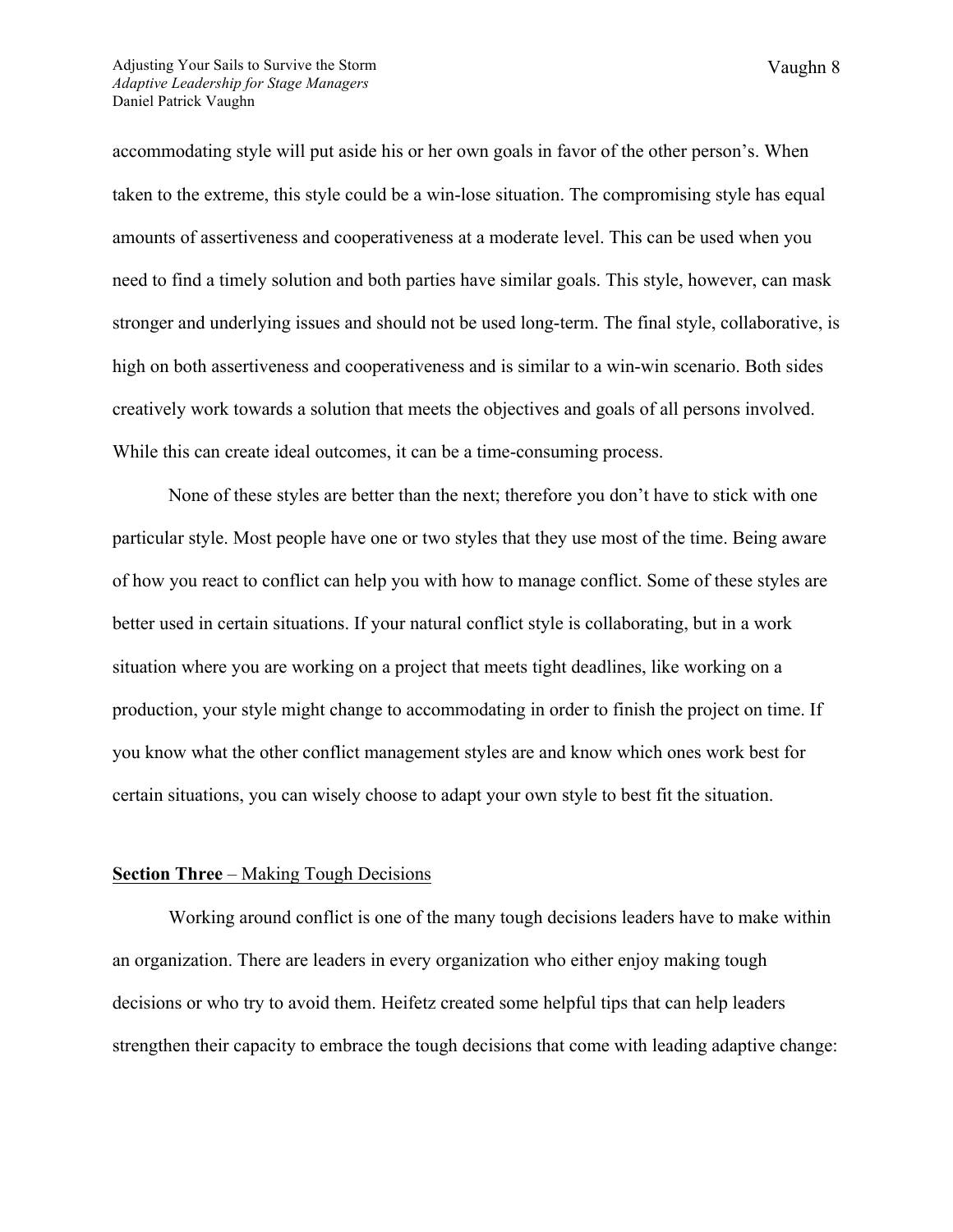Vaughn 9

*Accept that you are going to have to make some tough decisions your whole life.*  Tough decisions require you to put your heart into them, nourish the possibilities, and then make a commitment to a course of action. *Nothing is forever*. If you are struggling with a decision, then all the options likely have some merit. The odds of making the right decision are close to the odds of making the wrong one. *Making no decision is a decision in itself*. Most decisions are iterative: you make a move, take the risk. If things seem to be going well, you continue. If not, you take corrective action. *Tough does not necessarily mean important*. Decisions that seem incredibly fraught at the time will often result in changes only at the margins of your life. Roger Rosenblatt says, "Whatever you think matters-doesn't. Follow this rule and it will add decades to your life". (Heifetz 256-257)

When making decisions people often want to succeed and make the right decision. They don't, however, want to make the wrong decision and fail. They want to avoid failure entirely. Sometimes people hold back from leading adaptive change because they cannot tolerate knowing that they might fail (Heifetz 158). When analyzing a situation and forming a decision around it, people often keep a high standard and make a decision that might not be the best, but your employees might think is best. Heifetz has discovered that actually lowering your standards can avoid the risk of failing.

Lowering your standards, however, will not help you lead adaptive change, because leading adaptive change requires an experimental mindset, involves risk, and brings the real possibility of failure (Heifetz 158-159). In other words, you need to give yourself permission to fail. Heifetz has developed some practices that can help give you permission to fail: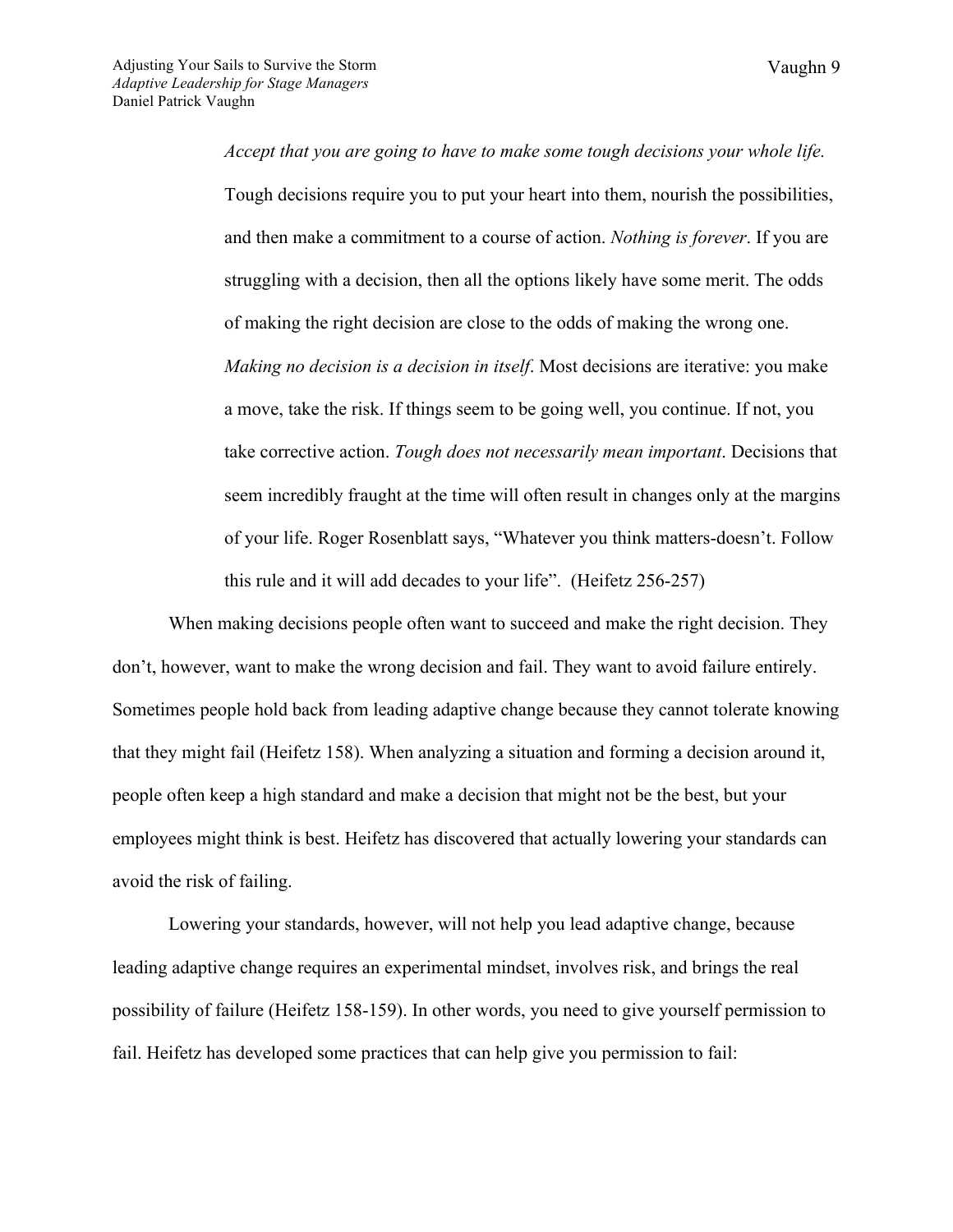Vaughn 10

*Broaden your definition of success on a particular adaptive change intervention*. Thinking experimentally, consider the lessons you gleaned from efforts that did not generate all the outcomes you wanted. Think about the ways you might apply those lessons to your next move. *Prepare your constituents.* Manage the expectations of those around you to prepare the ground for possible failure of your effort. The language you use is critical to managing your constituents' expectations. *Conduct small experiments*. Conducting relatively low-cost experiments can help you test your idea, fail, and not be destroyed in the process. (Heifetz 259).

Failure is something that we all deal with. We are human and make mistakes. Knowing that no one is perfect and embracing failure will help leaders and even other employees within an organization overcome future challenges and make the right decision. Working on a production brings many challenges and can require stage managers to make some tough decisions. For example, during dry tech, the Production Stage Manager (PSM) is there to observe how each scenic piece will come on and offstage. This may require the PSM to make some executive decisions on the order of what piece comes when since they know the show very well at that point, even if the director may have a different idea. If they don't know the answer, they should feel confident in saying "I don't know" and they will search for the right answer.

## **Section Four** – Inspiring Others

Inspiring people is another component to effectively leading adaptive change. Inspiration is the capacity to move people by reaching in and filling their hearts from deeper sources of meaning (Heifetz 263). When approaching how to become an inspirational leader, you must first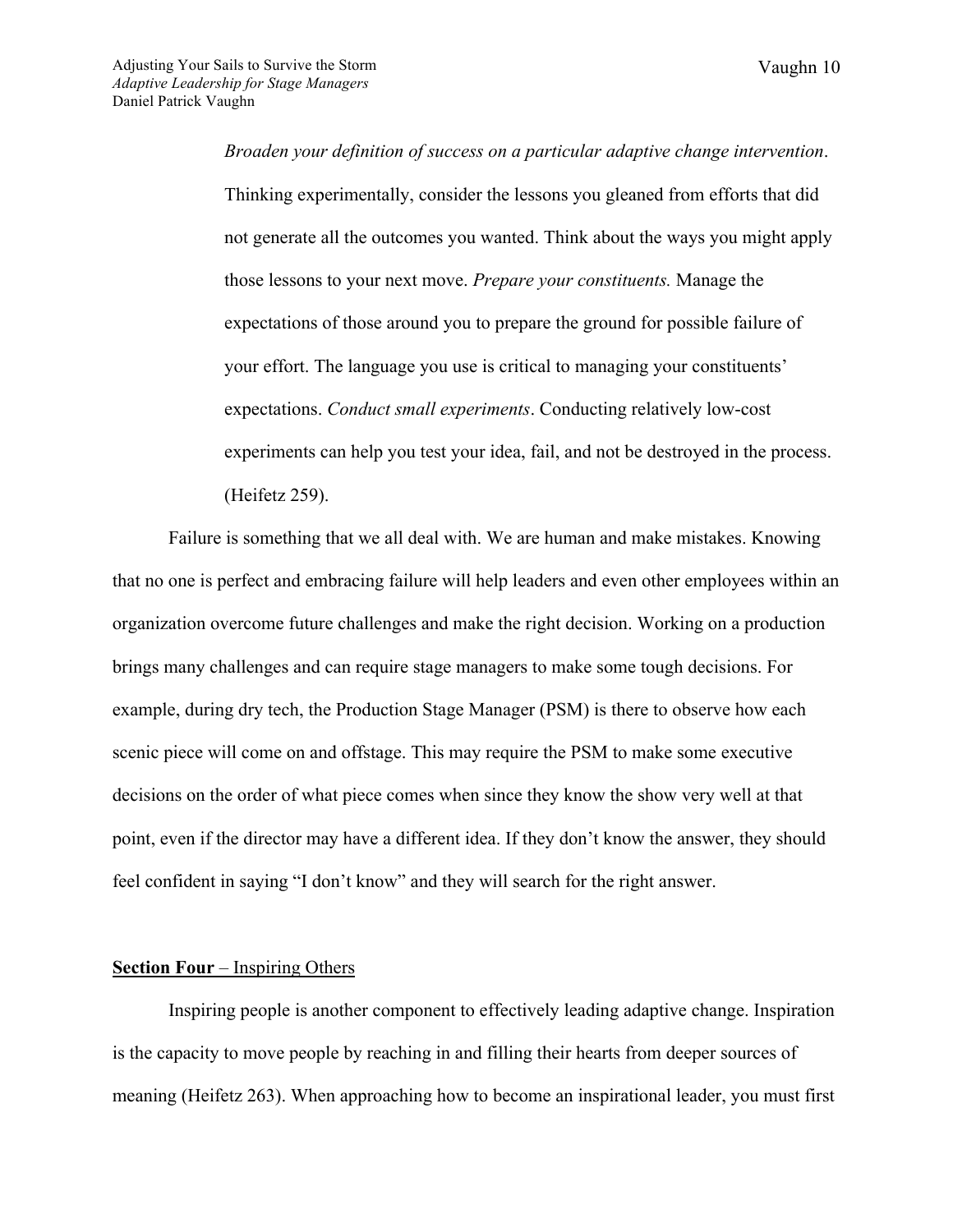be able to find your voice as a leader. Your voice needs to be uniquely you and be shaped by the purposes that move you and expresses your own style of communication.

How do you know when to be inspirational? As a leader within an organization, properly analyzing your team and employees is crucial. Have people forgotten their purpose? Is the community beginning to lose hope? These are crucial moments that leaders need to examine in order to properly know when to inspire others. Heifetz mentions that you need to strengthen two skills to master the ability to inspire: listening from the heart and speaking from the heart (Heifetz 264). You will not be able to inspire others if you are not listening empathetically, the highest form of listening, and then reacting in an empathetic way. Take in the information beyond what is being said, using as sources of information your own feelings and the nonverbal signals people are giving you (Heifetz 264). Heifetz set some guidelines for strengthening one's ability to listen from the heart:

> Listen from your heart with curiosity, and compassion, beyond judgment, to understand the sources of people's distress over a proposed initiative. Try to "walk in their shoes" to feel something akin to what they are feeling, and then tell them what you have to come to understand. At the very least, you have to be able to say with credibility, "I see." (Heifetz 266).

Listening wholeheartedly is the first step to begin to inspire people. Once you have listened empathetically and actively you can then begin to form a statement that comes from your heart.

Speaking from the heart communicates the values at stake, the reasons that make it worthwhile for people to suffer and stay in the game (Heifetz 269). If you care deeply about a certain subject, find a way to tell them. When you speak from your heart you are incorporating your own viewpoints, principles, and emotions into the conversation. In the work environment,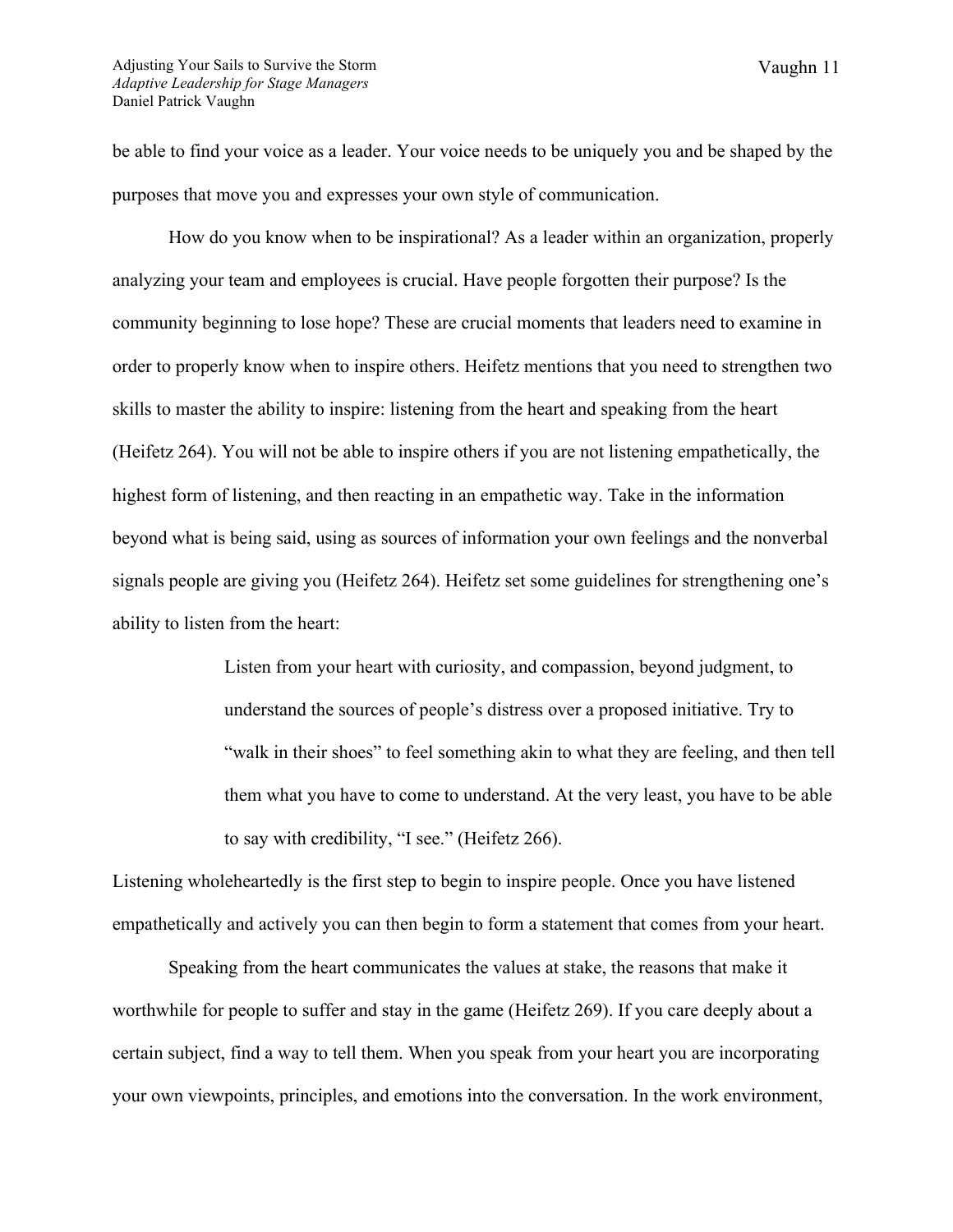however, people tend to use their brain, because it shows their most rational self, rather than their heart.

When speaking with your heart, it is important to know how to properly communicate your thoughts in a positive and inspiring way. Heifetz calls it being able to "speak musically": using proper voice pitch, volume, and tone (Heifetz 271). People who are in positions of authority speak in a calmer, more dispassionate way whereas those in non-authoritative positions speak with more urgency and are often louder as they may worry that no one will listen to them. Although, people without any authoritative power can still lead change; it just a different challenge. They need to assume that people are listening to them and that they are paying attention. Once you begin to speak confidently, people will start to listen to you. People listen to those who are confident (Heifetz 273).

Inspiring others through adaptive change is important for leaders to foster. Adaptive challenges come with a great sense of uncertainty and fear of failure. If leaders communicate with confidence then they will be able to begin to lead their employees to change within their organization. Stage managers are the members of the production who inspire everyone to do their best work and keep them inspired during a long-run.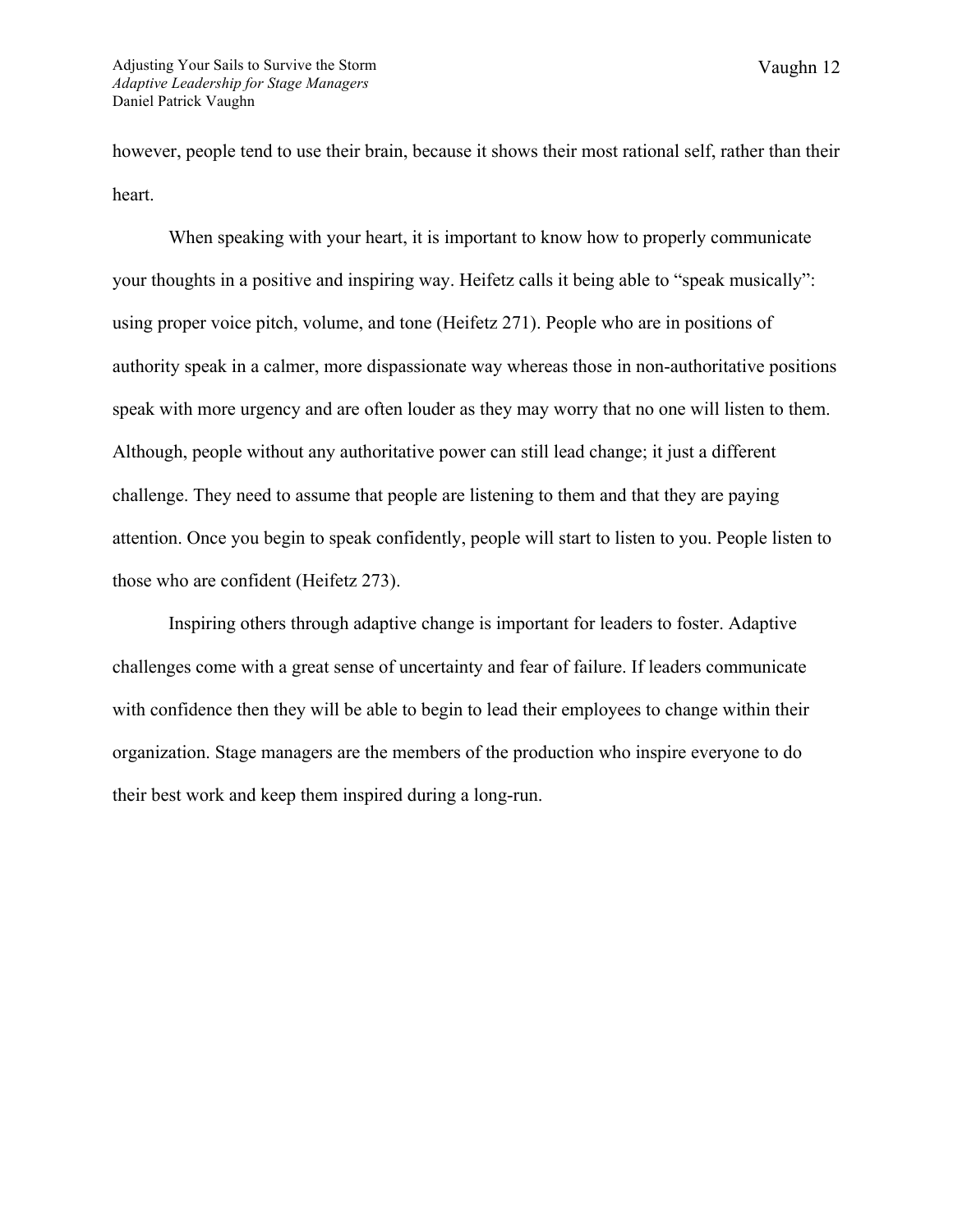#### PART TWO: ADAPTIVE LEADERSHIP IN NON-THEATRICAL BUSINESSES

## **Section One –** Company Culture, Values, and Leadership

Why is culture so important to have within an organization? A successful culture is like a greenhouse where people and ideas can flourish. Everybody in the organization, regardless of rank or role, feels encouraged to speak frankly and openly. They are also rewarded for sharing ideas about new products, a more efficient process, and a better way to serve their customers. Without having a sense of shared values and some basic rules for working together, people can easily forget they are part of a team and start protecting and pursuing their own parochial interests (Bryant 11).

Within the world of theatre, everyone involved on a production contributes to help the production grow and become the spectacle that it is on opening night. Without this collaborative effort, people would not communicate with one another, understand what is going on and not know their responsibilities and the responsibilities of others. For most people, they want to make a good impression, fit in with their teams, and make important contributions. Leaders need to create a culture that preserves this energy and to remove the forces that make people shut down (Bryant 13). One way to do this is to make every member of your team feel important and are vital within the company. Laurel J. Richie, the former president of WNBA, mentions that she wants people coming in every day thinking this is a place where they can bring their very best, and believes that if they feel that way, they will actually do it. Giving employees a sense of worthiness by proving they are not just a name on a piece of paper, will give them the confidence they need to come in every day and do the best work that they can.

When developing a culture within an organization, an important element is to devise a simple plan. David Barger, former CEO of JetBlue, says that one of the most important roles of a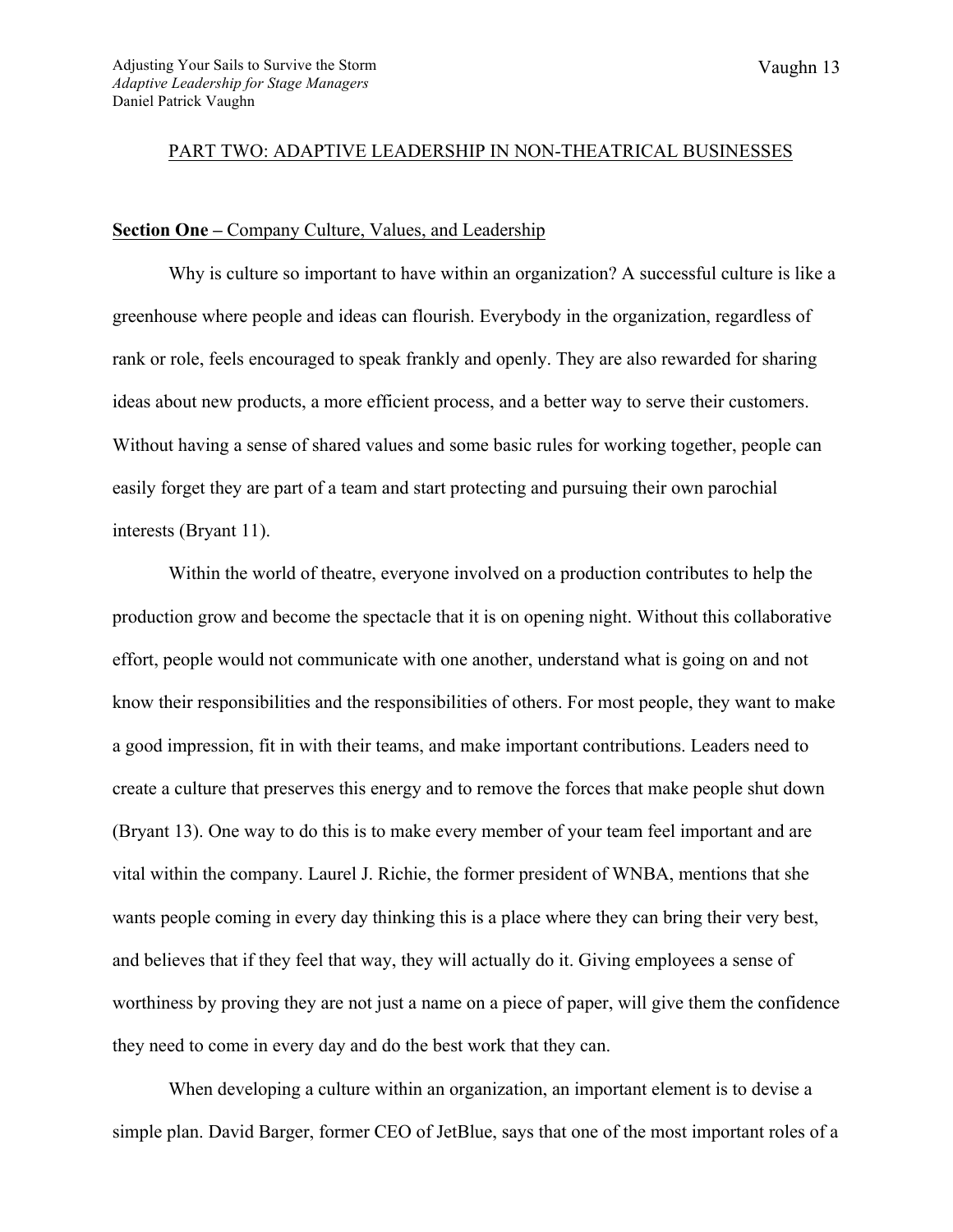leader is to boil down an organization's many priorities and strategies into a simple plan, so that employees can remember, internalize, and act on it. There is no proper way to do this, as every company and every leader is unique and can have a different way of interpreting it and forming a simple plan. As stage managers, we look at the big picture of a production. We are given just about every piece of information involving the set, lighting, costumes, etc. We then have a set list of priorities to get done for the production as a whole as well as the day-to-day activities. Keeping this list simple, clear, and concise can help the stage manager and their team get to a certain objective.

People generally want to belong to something of greater purpose that is larger than they are. When employees are given guidelines for behavior, a "rules of the road", they can focus more on the work at hand, rather than on navigating the stressful politics that naturally occur when all sorts of bad behaviors are tolerated (Bryant 32). Lars Björk, CEO of Qlik, explained his company's five values and how the company rewards people who best model the behavior. The first value is challenge. Always challenge the conventional, because if you follow other, you can at best be number two. The second value is move fast because it is a fast-moving company. If you make mistakes along the way, it is okay. Learn from them and never make them again. The third is be open and straightforward. This refers to people speaking the truth and being open if they think something is wrong. The fourth value is teamwork for results. Results don't come from one individual, but rather a team effort. The last value, and probably most important, is take responsibility (Bryant 36-37).

Working in the theatre, these values can all be incorporated into just about every production. Every production comes with a new set of challenges, and as stage managers, we need to find a way to adapt to these new situations and still lead the company to their goal. Being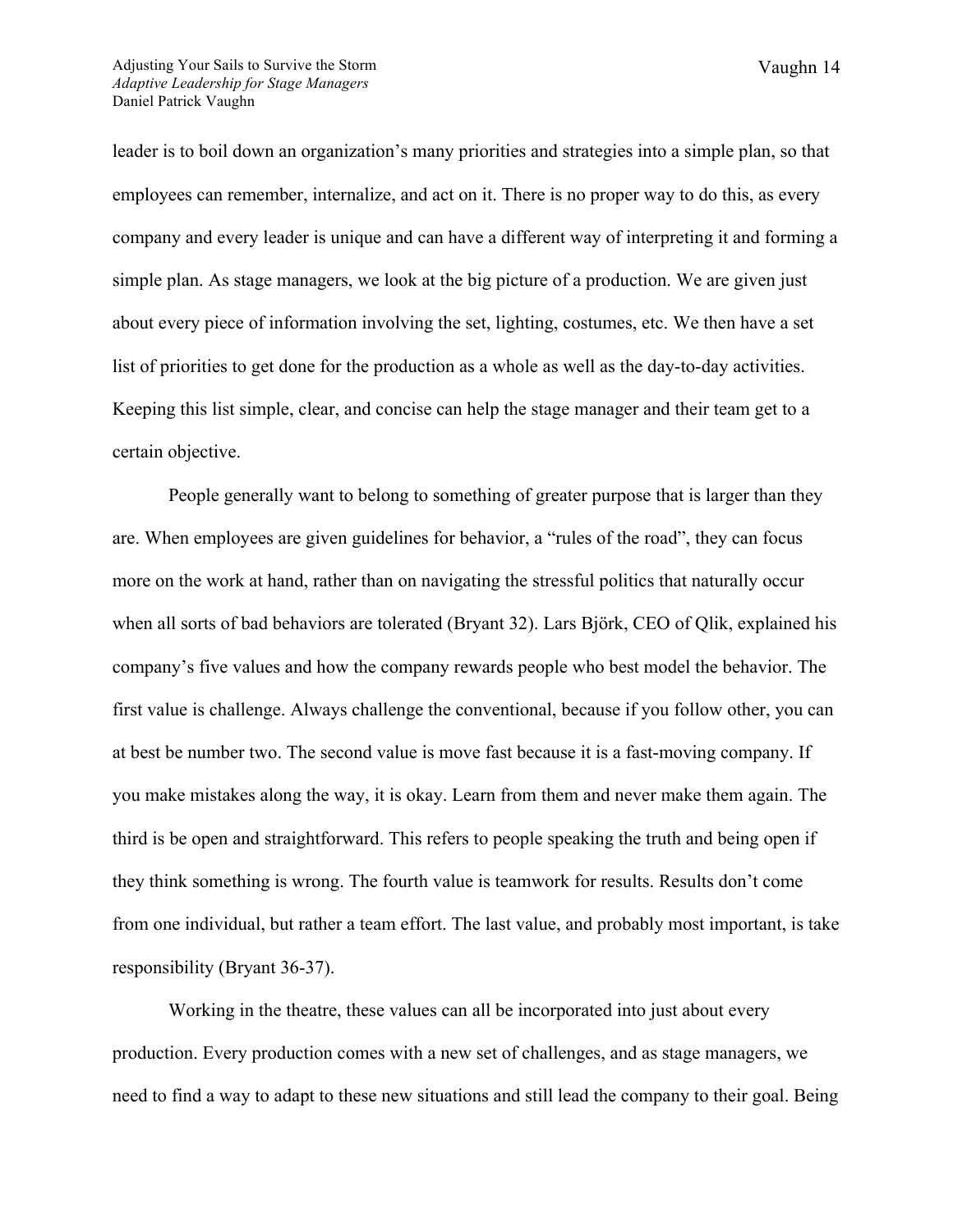able to move fast, be open and straightforward, and taking responsibility can allow a co-worker to become a model member of positive behavior. If they don't, they could get "left behind" and have a poorly viewed work ethic. Being a part of a team and communicating amongst your team members can allow just about anyone to become a leader. Communication is leadership (Bryant 40).

Leaders need to create a culture where employees understand that treating one another with respect is a core value. You need to trust everyone you work with because what creates jealousy and fear is not trusting or understanding something. If you can communicate what your fears and challenges are and trusting the people you work with, a positive environment can create itself (Bryant 55). One of the many components that make a great stage manager is being trustworthy. Remaining open can allow members of your team or company to come to speak about their problems and can trust you to keep it confidential. More often than not, the most reliable and trustworthy stage managers are also the most respectful.

Another way to incorporate respect within an organization is to eliminate yelling. Chef Mario Batali incorporated a no-yelling rule in his kitchen. He says that if anyone is not close enough to touch one another, they cannot speak to that person. Yelling can lead to problems understanding the nature of your message. Stage managers typically yell to gather people's attention during a rehearsal, but rarely to communicate with the company. Even during tech, stage managers might feel the urge to yell hold or to talk to designers across the theatre, but using a God mic and speaking over headset can minimize yelling during an already stressful time.

Great leaders are those who have built up a reservoir of loyalty, so when the time comes to tell people that they have to change direction, they are willing to make an extraordinary effort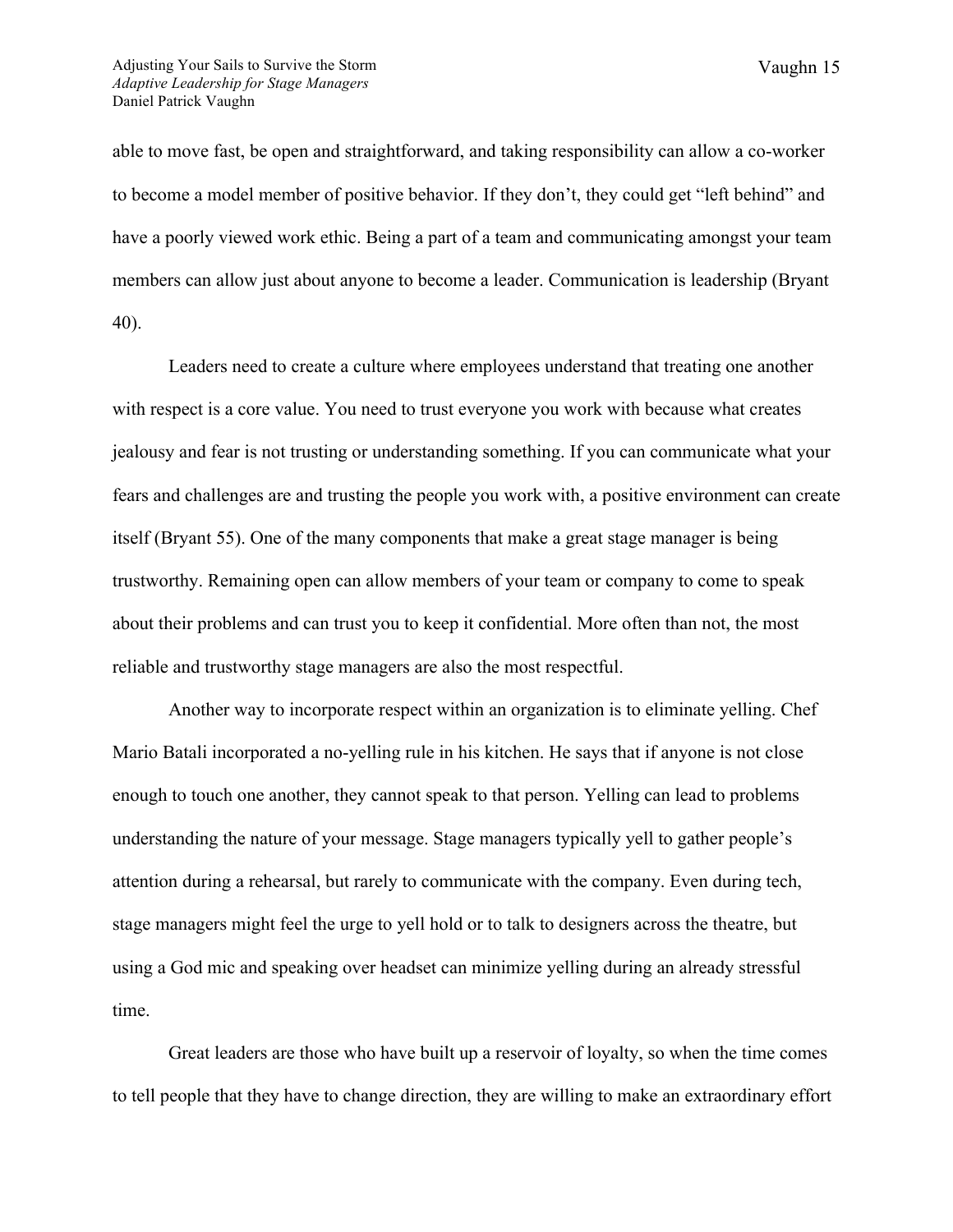toward that change. Respect is a powerful and necessary tool for a leader who hopes to get the best work out of people. If there is leadership, it means there are followers and you're only as good as the followers. The quality of the followers directly correlates to the respect you hold them in (Bryant 65).

Lastly, remembering that working as a team is another part of the equation to creating a positive culture. When companies can find the right balance of treating each other with respect, while also setting clear expectations that everyone must play his or her role, the group becomes greater than the sum of its parts (Bryant 67). Teamwork is key in the theatre. It comprises of one giant team subdivided into smaller teams within each department. Paul Maritz, the former CEO of VMware, discusses the four personalities found in any great leadership team, but not all found in a single person. There is someone who is the strategist or visionary, the person who sets the goals for where the organization needs to go. There is also the classic manager, the person who makes sure that everybody knows what they need to do and make sure that is gets done. Thirdly, there is a person who is a champion for the customer or someone who understands how customers will see the product. Lastly, there is an enforcer or someone who is going to make the decisions and can deal with whatever conflict comes their way. I personally think that stage managers are enforcers instead of the classic manager, which I feel fits with a production manager. Stage managers lead companies out of tough situations and are the ones who make executive decisions once the show is running.

With all of these components, leaders are able to incorporate some kind of culture with an organization and have a set of values to implement. Having culture and value within a company can lead to the best results as long as the employees treat one another with respect and leaders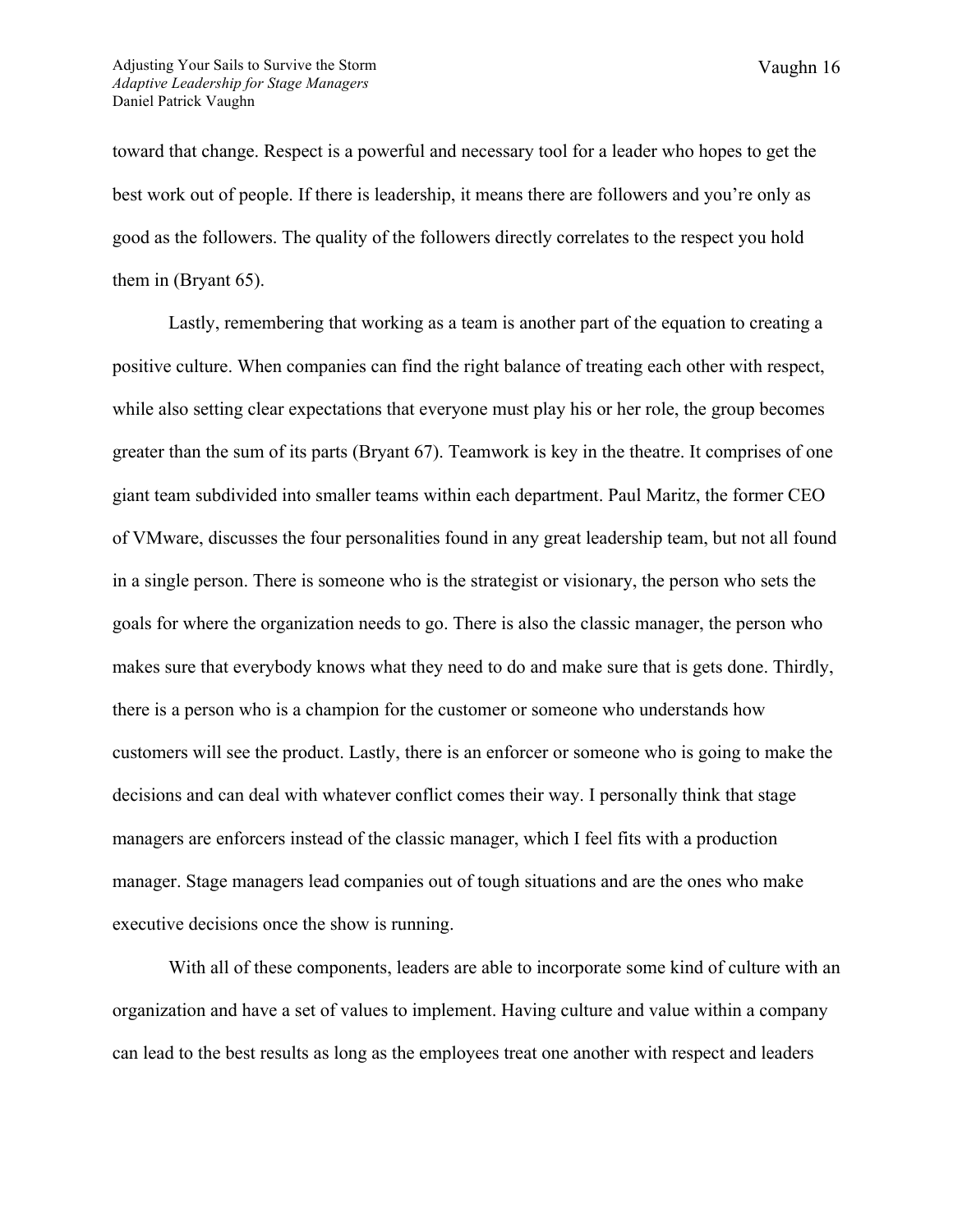play to everyone's strengths. You only get the best out of other people when you do things in a positive way.

## **Section Two –** Situational Leadership

Within non-theatrical businesses, adaptive leadership is called situational leadership. It is defined as when the leader or manager of an organization must adjust their style to fit the development level of the followers he is trying to influence. (Hersey 35). There is no best leadership style for all situations. The leadership style that is best for a particular situation depends on the employee's skill set and attitude. Paul Hersey and Kenneth Blanchard proposed a model for situational leadership, pictured below.

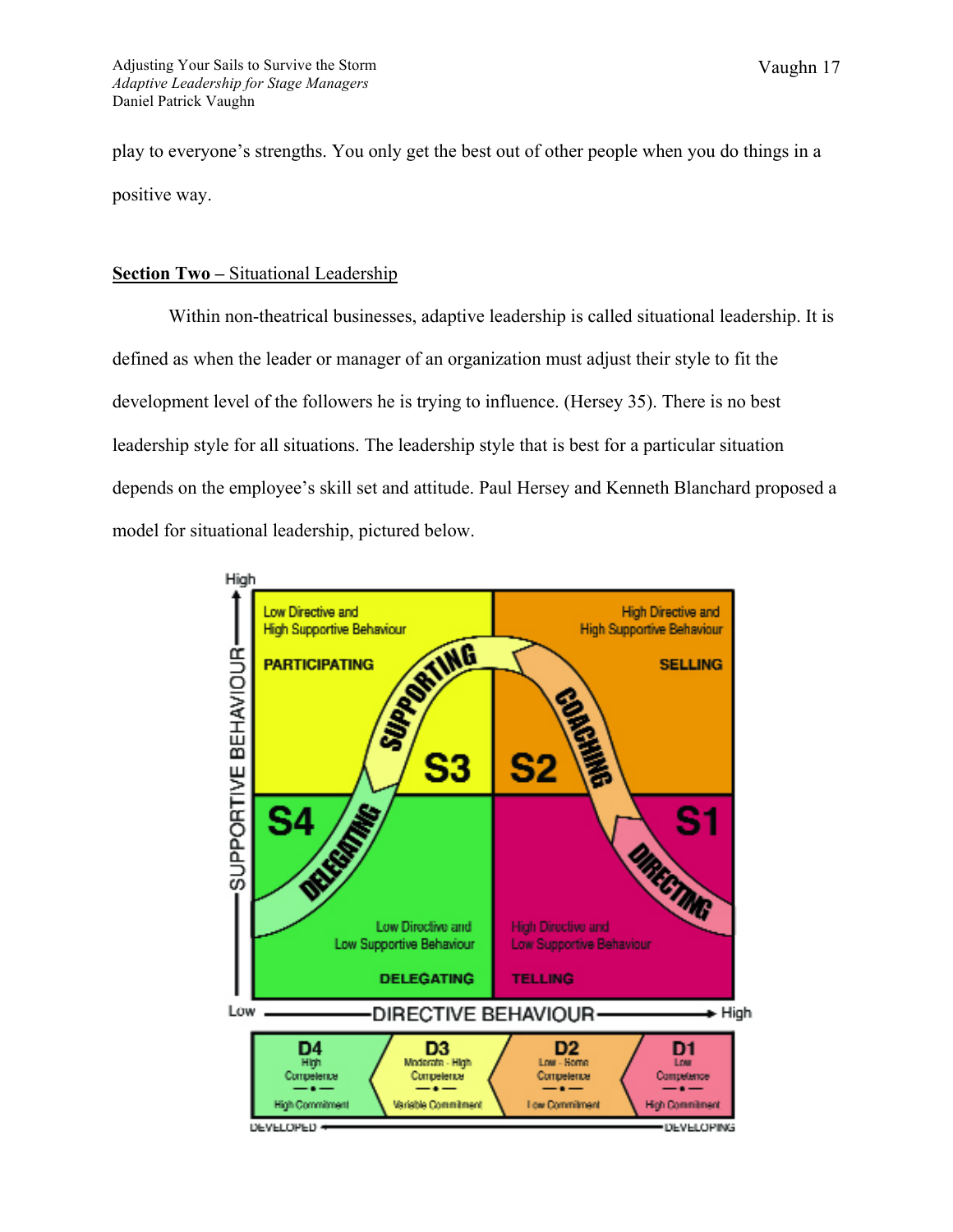The way this model is broken up is divided into four sections and shows varying levels of behavior the leader must exemplify with their employees. On the X-axis is directive behavior, which is the degree of one-way communication between the leader and the employee. On the Yaxis is supportive behavior, which is the degree of two-way communication between the leader and employee. The bar on the bottom signifies the development of the employee. Moving from right to left, the employee is becoming more competent and confident at their job. Each color also coordinates with the squares above it. Identifying employee readiness is crucial for any leader. It helps them identify the best leadership style when dealing with each individual employee.

This model also shows the different leadership styles and breaks down to identify when each one is best to use. In the S1 square, the leadership style highlighted is directing. New employees need a high directive behavior and low supportive behavior. In other words, they need a leader that tells them specifically what to do. The next leadership style is coaching. Employees at this stage ask a lot of questions. There is a great deal of both one-way and two-way communication between the supervisor and employee. When employees no longer need to be told what to do, they move to the next phase. At this next phase, leaders still need to be involved and exhibit a supporting leadership style. There is still some developing to be done. At the final phase, the employee has become fully developed and need little to no direction. Leaders and supervisors can simply delegate and let them do their job.

As employees evolve over time, supervisors must change their leadership style. As a leader, in order to properly adapt to the people you work with, you must first identify the employee's readiness and then match your leadership style to the employee based on their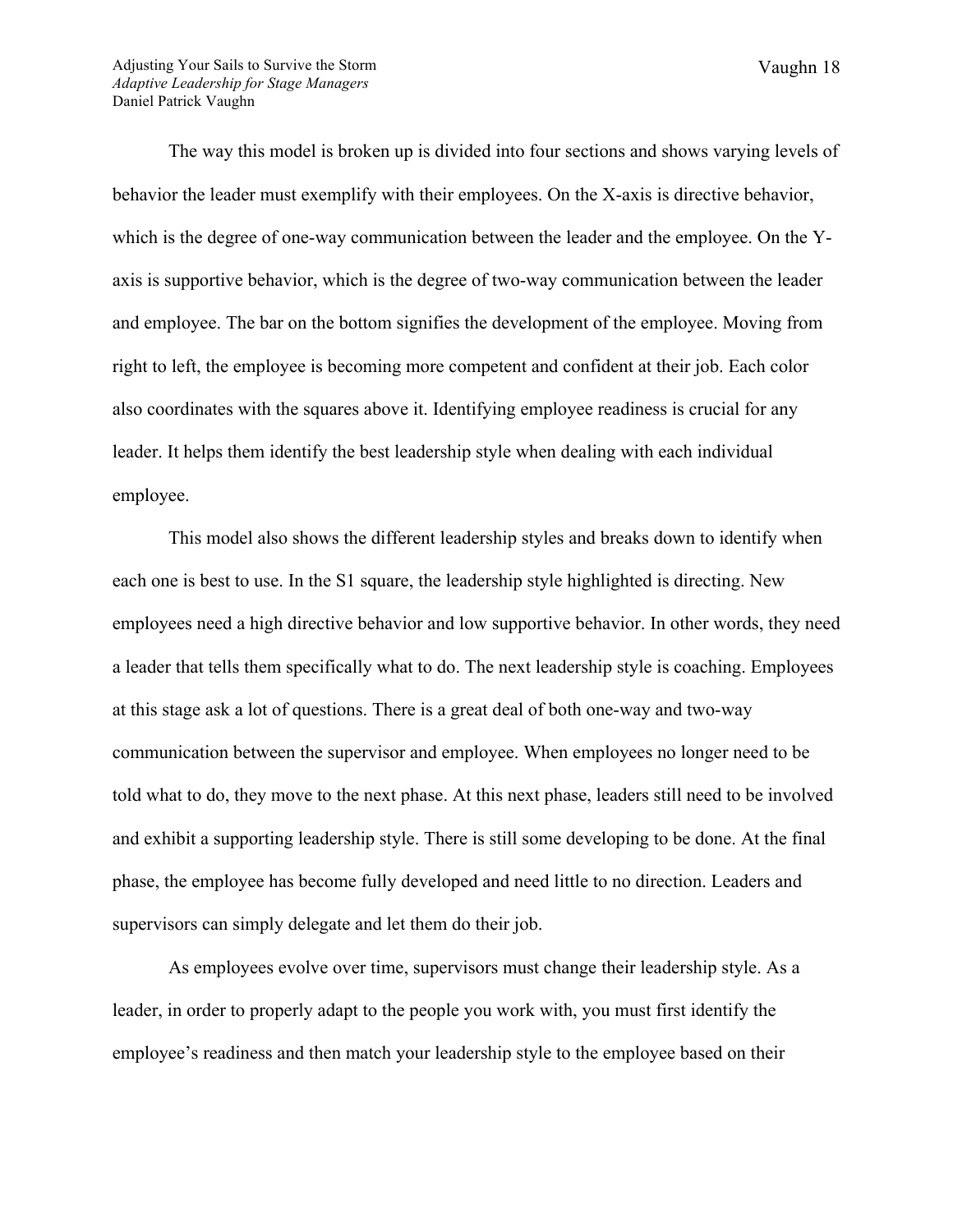competence and confidence. Lastly, it's important to remember that no two employees or situations are alike, so be ready to adapt at a moment's notice.

Situational leadership is more relevant today because companies are focusing more on results and are concerned about staying in business. In today's world where we're facing a dramatic need to change and be competitive, companies need to have a clear vision and be open to the possibility of their vision changing in the future. The whole concept of situational leadership doesn't start with the employees, but rather with the individuals at the top of the organizational chart and getting their commitment and understanding thus giving them a clear direction to how they are going to make change happen in a positive way.

A situational leader is anyone who recognizes that influencing behavior is not an event, but a process. The process entails assessing follower performance in relation to what the leader wants to accomplish and providing the proper amount of guidance and support. The situational leader is concerned about people, the results, and behaves in a manner where everybody wins.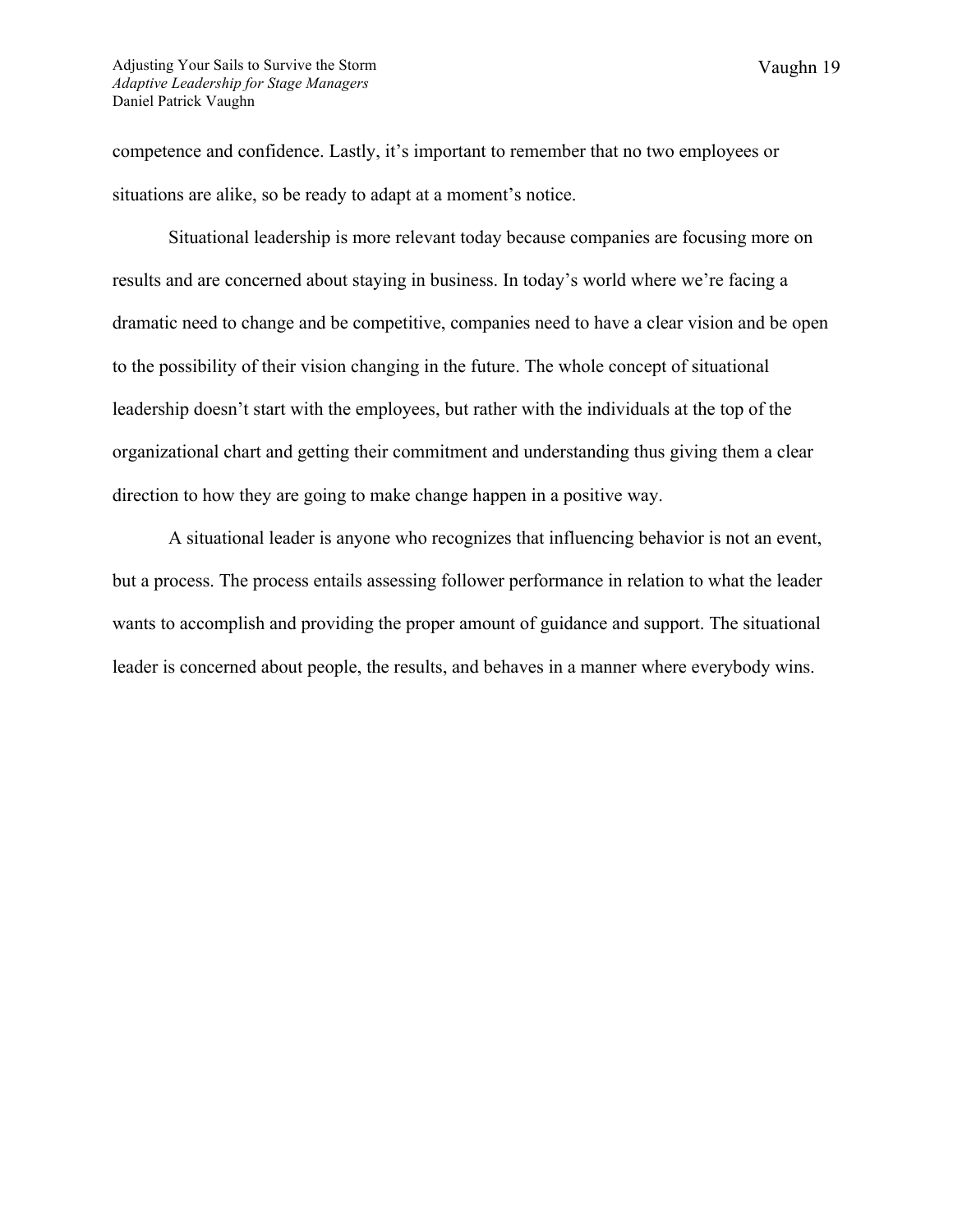#### PART THREE: ADAPTIVE LEADERSHIP FOR STAGE MANAGERS

## **Section One –** Becoming a Leader

How can all of this relate to stage management? One of the many skills stage managers need is adaptability. Although, there is a difference between being adaptable and being an adaptive leader. If someone is adaptable, they are able to modify to new conditions. This means that they change in the interest of one's self. Being an adaptive leader is someone who changes themselves for the benefit of others. As stage managers, we have to lead the members of the company that we work with on a nightly basis once the show starts running.

With every new production comes a new set of cast members, designers, stage managers, etc. The way you lead the company might be different for every show you work on, but it's important to present yourself as a leader from day one. A good way to start this is by having a strong and confident voice when you speak. People often relate someone who is able to speak confidently with someone in a position of power. This does not mean being assertive in what you say, but rather speaking clearly and being vocally strong. A stage manager can implement this when they meet the cast for the first time and when they start a rehearsal.

Another way to sound like a leader is adjusting the way we converse with others. There are many studies out there that examine the science of inflections in our voice and the impact they have on how others perceive us. If we're haphazard with our tone, we can have the exact opposite effect. We can distract the listener's attention from what's most important and make it harder for them to process what we're saying. One of the most common and annoying examples that is ubiquitous in society nowadays, is a phenomenon called "up-speak," otherwise known as up-talk. This speech pattern is where people are talking and they keep adding question-like tones at the ends of all of their phrases and sentences. The problem with talking like this is that what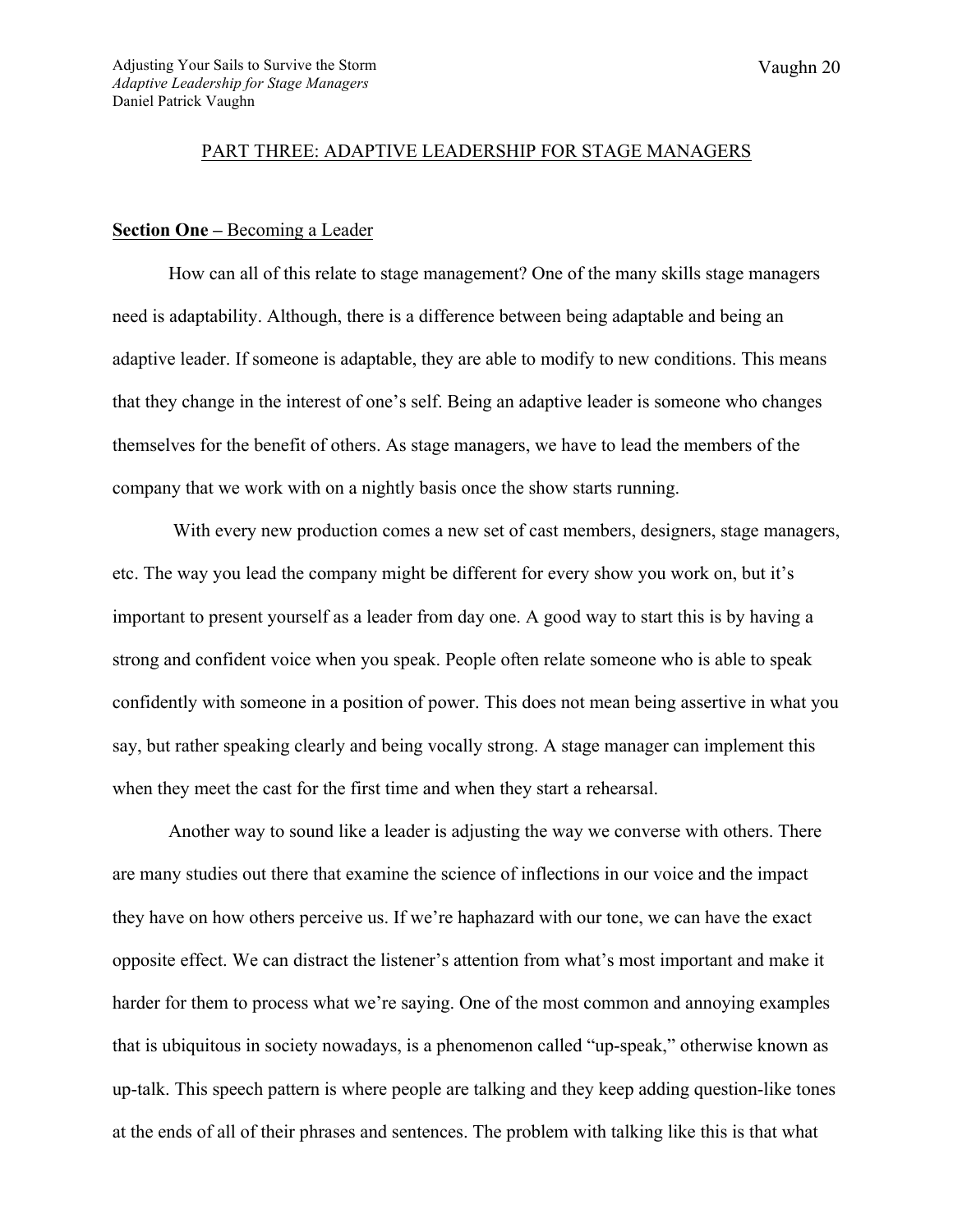ends up becoming emphasized is just whatever randomly falls at the end of the phrase. It doesn't help anyone to process what you're saying and the repetitious upswing inflection can be rather hypnotic. After a while, we don't really know if the audience is listening to anything we are saying, much less what we are saying. There are times where stage managers will have to run a meeting or a rehearsal and being able to speak in a strong and confident way will demand everyone listen to you while speaking in the right tone will help.

Being a strong leader does not only mean being a good speaker, but also being a good listener. Within the world of leadership there are five levels of listening: ignoring, pretending, selective, active, and empathetic listening. The lowest level of listening is called ignoring – not listening at all. If you are distracted by anything while talking to a user, they can get the impression that you are ignoring them. For example, while someone is speaking, you start a new conversation or interject with an unrelated comment. This shows that you don't care about what the other person is saying. Pretend listening is most easily explained in a face-to-face conversation. When you're talking to someone and they have a distracted look in their eyes, you can tell they are pretending to listen. On the phone it happens when you say things like "I see", "right", and "okay" numerous times while working on another activity. People can tell that you are distracted. During selective listening, we pay attention to the speaker as long as they are talking about things we like or agree with. If they move on to something else we slip down to pretend listening or ignore them altogether. Active listening occurs when we carefully listen to the other person, but while they are speaking we are deciding whether we agree or disagree. Instead of paying close attention to the other person, we're formulating our response to what he or she is saying. At this level it should be evident that we are listening to our own perspective, and in most cases with the intent to respond from our experience. The final level of listening is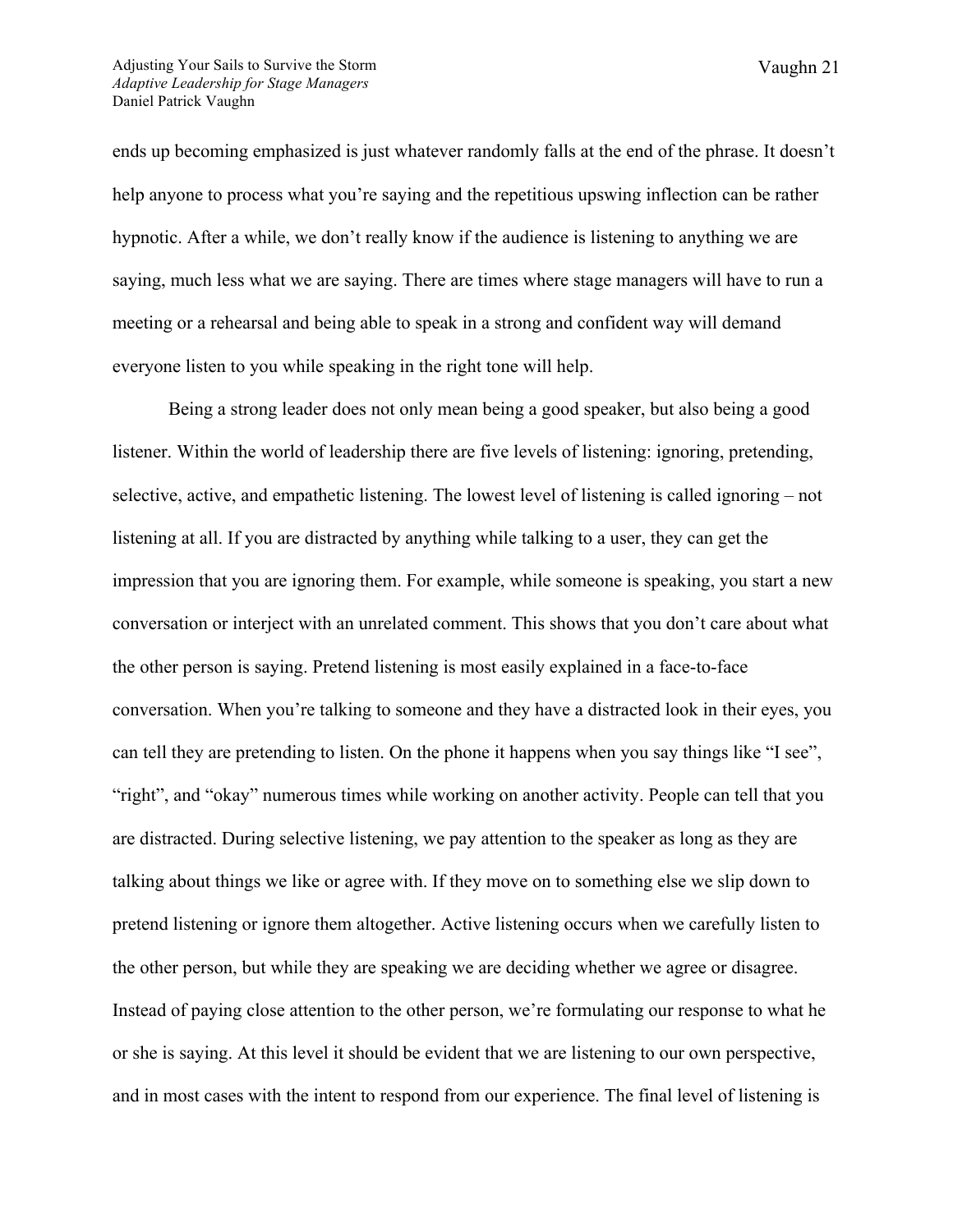empathic listening. To be a successful leader, you must teach yourself to treat every conversation as though it is the first time you've heard it, even though you may have heard it many times before. Discipline yourself to see it through the eyes of the person you're speaking to. For example, if an actor is speaking to you about a problem in their dressing room, you must listen and connect on an emotional level and offer help in a positive and courteous behavior.

People often view people in a leadership role as someone who has authority and power. Everyone interprets leadership in a different way and takes a different approach to leading. Is there a "right way" to lead? How should a stage manager lead? Samantha Watson, the PSM of the Broadway production of *Significant Other*, gives an outside perspective on this issue:

> Being a good leader isn't about showing off your power and authority. Any stage manager that is after power and authority is in it for the wrong reasons. As a leader, the best thing I can do is create a positive work environment and support my team. I demonstrate through my actions that I believe in their ability to handle their jobs/tasks with skill. I also think it is important to not horde information. If a team member is kept informed and up-to-date with information, they can make better-educated decisions for themselves, which will in turn, help the entire team. There is no right way to lead, everyone has a different style, a different approach. What is important is to remember who you are leading and what is the goal that the team is working towards. If you make decisions that advance the team towards its goal and are creating positive relationships with and amongst your team members, you are probably leading well.

I have observed young stage managers who think that being the stage manager means that you get to boss people around. Instead, they should think that they get to lead people towards an

Vaughn 22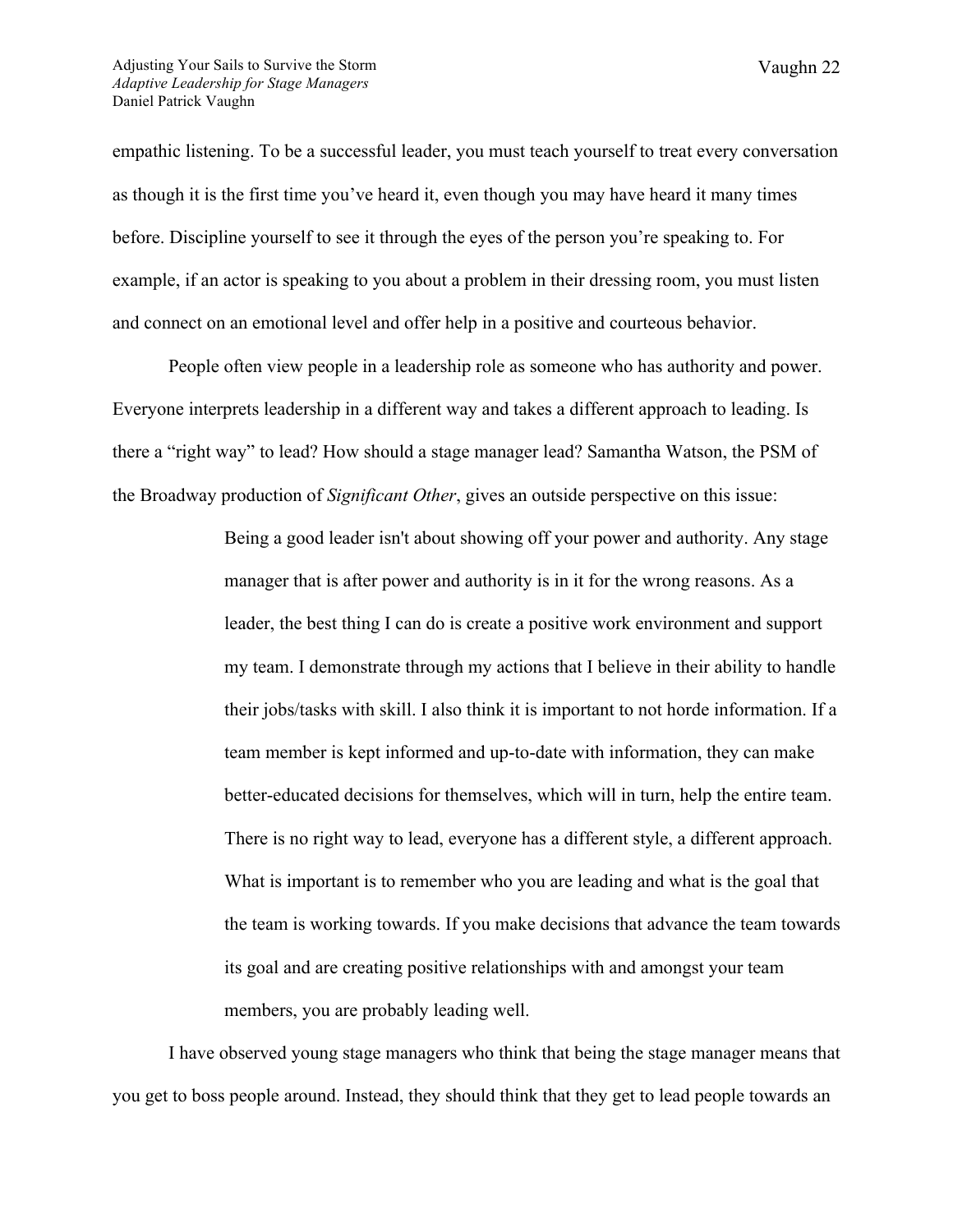Vaughn 23

end goal, such as opening or closing night, rather than bossing people around. People don't like to be told what to do especially in an aggressive or passive-aggressive way. Stage managers should be those who lead by example. Peter Lawrence, a PSM/Production Supervisor/Associate Director of several Broadway shows including *Spamalot* and more recently the 2017 revival of *Sunday in the Park with George*, offers his thoughts on leadership and authority:

> I think anyone who has to constantly assert their authority doesn't really have any. Leadership is about making all situations about the show itself and not about you. A stage manager is there to do a job, mostly to be sure the show happens night to night, but also to tend to the safety, welfare and collegiality of everyone in the theatre building. "Everyone serves the play" must always be the guiding principle and anything that gets in the way of the clear presentation of the material must be corrected. The theatre must be a safe place – not only physically but also psychologically. This requires finesse from a stage manager and not assertion of authority. It's about the play, not about the stage manager. Also, leadership is best by example. I always consider myself to be a part of the cast and crew and not a part of management. I want to do the right thing for those in the building. I am not concerned about how much things cost – there are plenty of general and company managers for that. I want people to be glad to come to work and to be happy to see each person in the building. I want the actors to welcome my notes and for the crew to be appreciative of technical notes. I want the cast and especially the deputies to understand the measures taken on behalf of the cast. I believe in saying "thank you". If someone needs to be reprimanded or punished, it should be done in person and not by email or phone call. The stage manager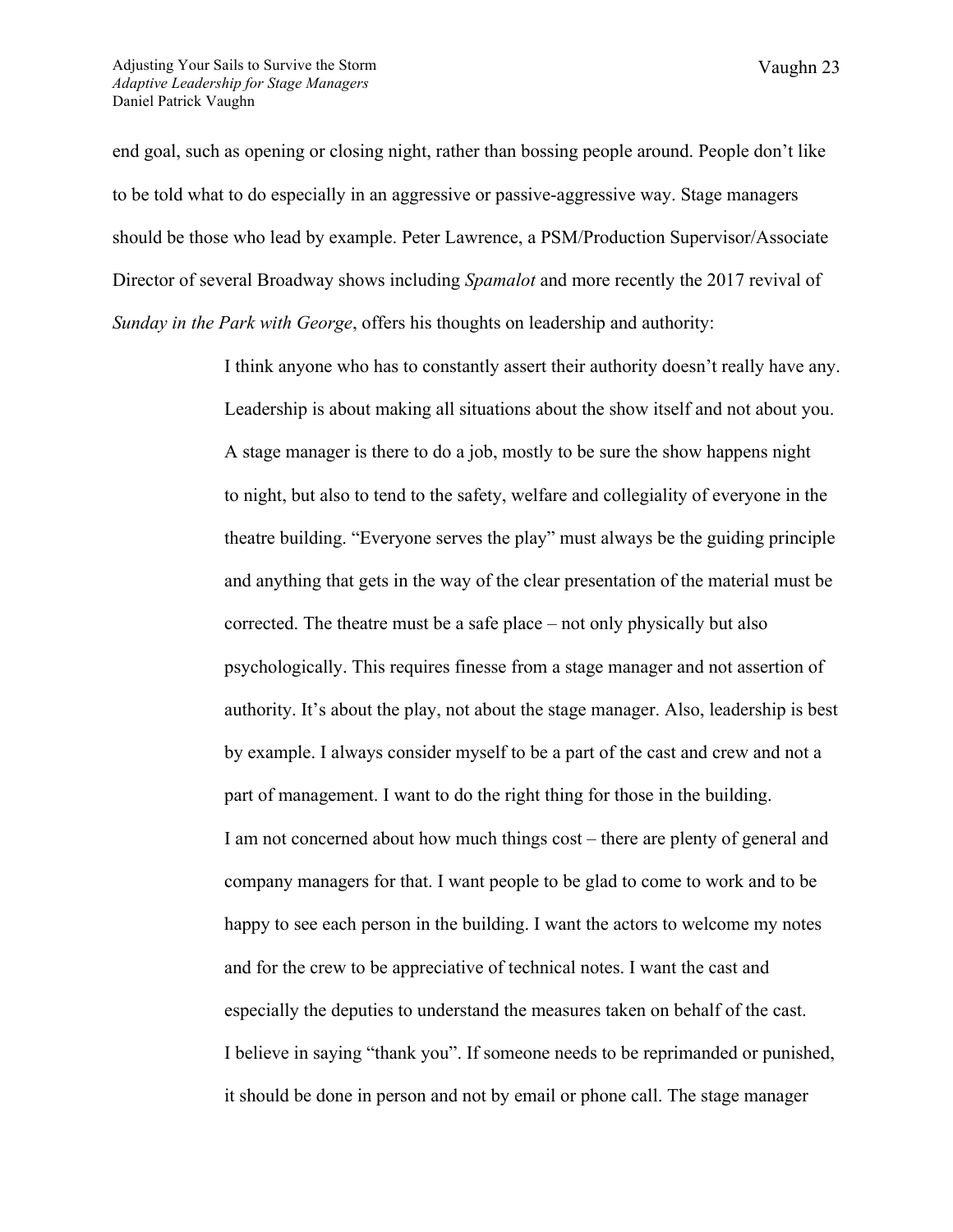should take responsibility for the reporting of problems to management or to Actors' Equity Association. Once the show has opened, it is the stage manager's show to lead and not to arbitrarily try to control.

It is imperative to remember that everyone on the production "serves the play" and no one is more important than the play. If you view everyone as an equal member and not as someone below you or higher than you, then you will become a more respectful leader.

Whatever your past experience, whatever your relative success or failure as a stage manager and leader, you can become a self-assured, highly-effective leader. It doesn't require that you become someone else or "play a role" because there is no perfect leadership style. There is, however, a leadership style that matches you: your strengths and weaknesses, values and beliefs, personality and tendencies. A big part of your personal leadership development process is determining this style and then developing in that direction. Once you understand yourself enough to determine your style, then you can begin building your skills and implementing them.

Leaders should also be open about their strengths and weaknesses. When a leader is honest about his or her capabilities, both good and bad, it encourages team members to adopt the same attitude. Your biggest strength is knowing your own weaknesses because it allows you to partner effectively with people whose expertise is a good complement to your own. This is also important to know when forming teams. When forming a stage management team, you are choosing people who can balance your skill set. For example, if you dislike and are terrible at paperwork, bringing in someone who does clear and organized paperwork will help you as a leader and as a team.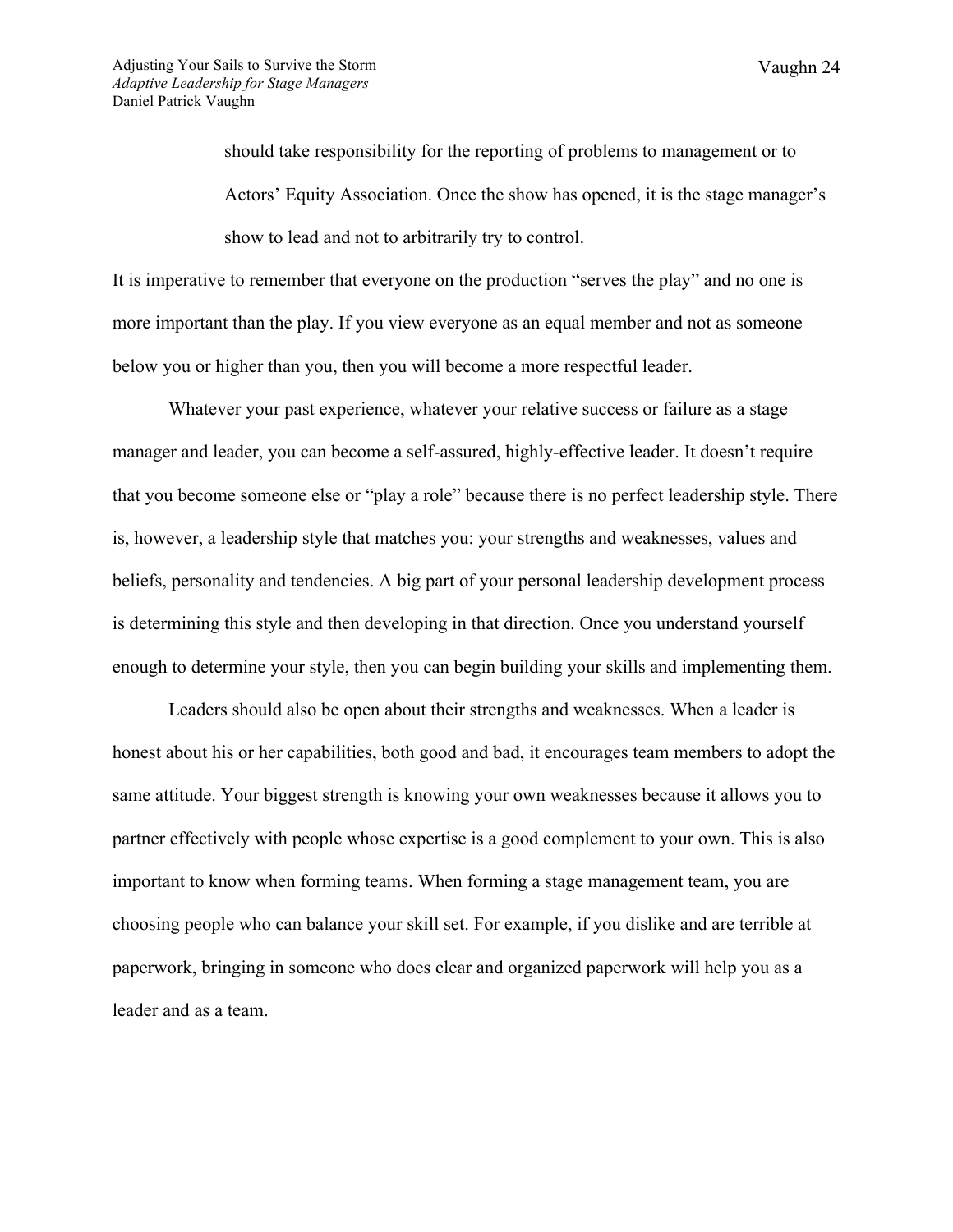## **Section Two –** Managing Conflict

Being able to handle conflict is one of the most frequent adaptive challenges that stage managers must address. Every time conflict arises, it involves a new set of individuals with their own say on the matter and each person thinks they are right. How should stage managers approach these delicate situations and ensure that both parties walk away satisfied and more importantly feel that the situation got resolved? First, it is important for the stage manager to remain calm and logical. When someone comes to complain about an issue with another actor, for example, it is important to remain calm and try to not escalate the situation. Second, actually listen to the individual. If you are empathically listening to the individual you can begin to feel the emotions that they are feeling toward the issue and can take a course of action to resolve the issue. Third, take time to think of a resolution, but don't take a lot of time. Allowing a problem to remain unresolved may worsen the issue. Being able to address a conflict with an educated and well thought out manner can allow you fix the problem in a way that both parties can leave happy. Peter Lawrence tackles conflict with a slightly different approach:

> I believe in tackling conflict head on. I grew up in the theatre with producers and directors who liked to get in a room, to hear everyone's point of view and then to have the person in charge (director, producer or author) make a decision, but everyone got to forcefully express their opinion. Anytime I face a problem with a person or group, I believe we should get into a room and discuss it. People need to be heard, not just ordered around. Often, I need to make an unpopular decision; I like to assemble those and explain my reasoning and acknowledging that the decision is unpopular. I also like to confront rumors.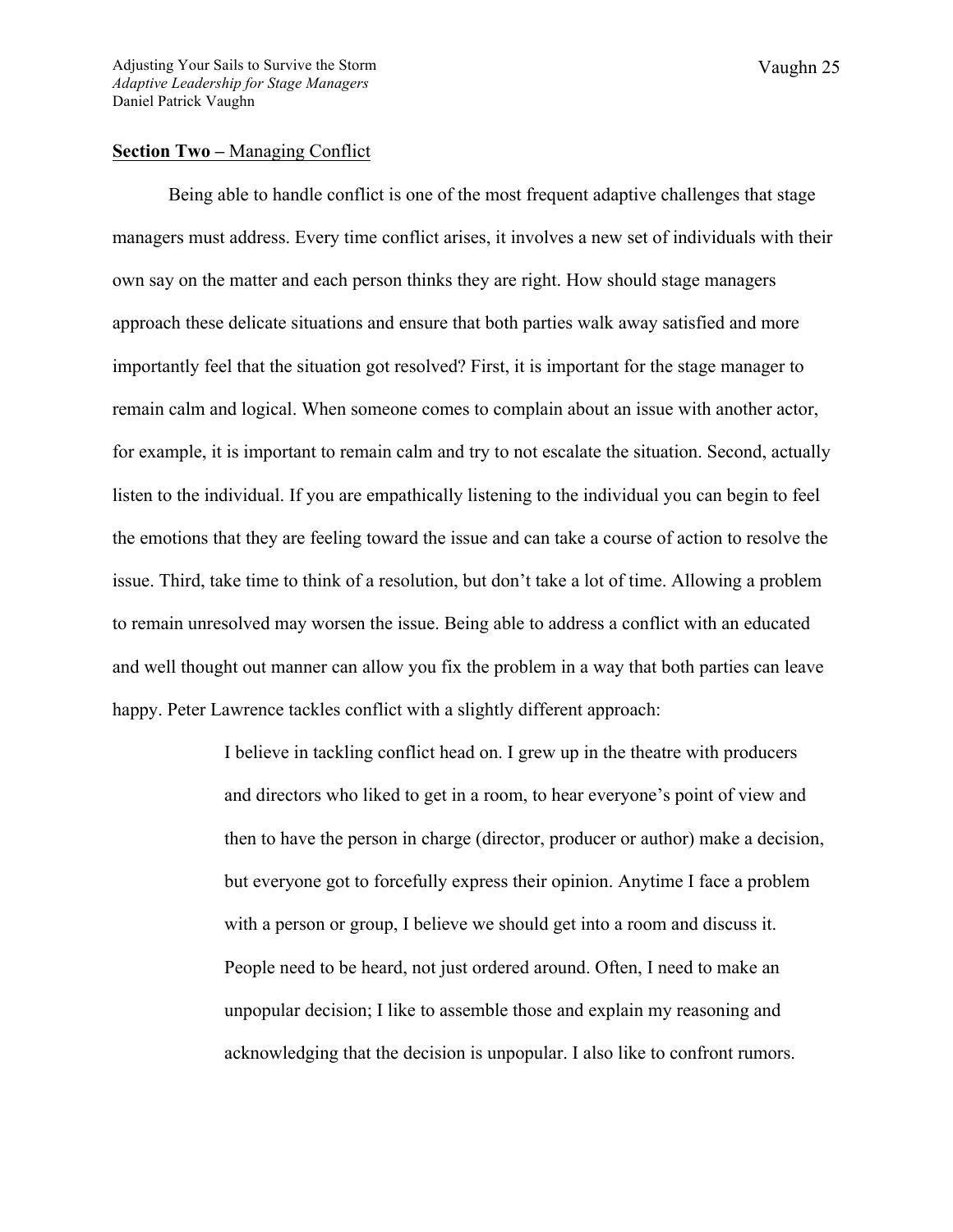Vaughn 26

If I hear a rumor (firing, closing, new actor, etc.) I'll call the person likely to know the answer and tell them that I have the rumor. Once I have a real answer, I'll go to those affected and either confirm or deny the rumor. I don't like to let things fester. I also like to be source of accurate information. I want the company, crew and management to know that I can be trusted to be truthful, and also to keep personal information confidential.

With conflict, the stage manager must be able to adapt their leadership style to each new incident that arises. The important thing to remember when handling conflict is to make sure that everyone's voice is heard. If there is negative tension developing between two actors, it is important to bring them together and talk it out, face-to-face. Working out a solution in this manner will have a different outcome if you try to resolve it over the phone and with each actor individually. If you are uncomfortable with tackling conflict face-to-face, you will have to learn to adapt to this change, as it is typically the most effective way to find a resolution.

It is also important to know when to bring in "backup". Some conflict may require you bring in another member of your team to be a witness. If an actor doesn't like your solution, it may come back to haunt you. Having someone on your side proving what was said and the intention of the talk might be beneficial and protect you from an even bigger issue.

#### **Section Three –** Staying Inspired

If you are fortunate enough to work on a long-running show, a constant challenge is staying inspired. As the leader of the production, it is important to keep the company inspired because performing the same show eight times a week can get tiring. The stage manager must also find something that inspires them to stay with the production. Many stage managers are able to keep the cast and crew inspired, but rarely focus on themselves. If you're able to find that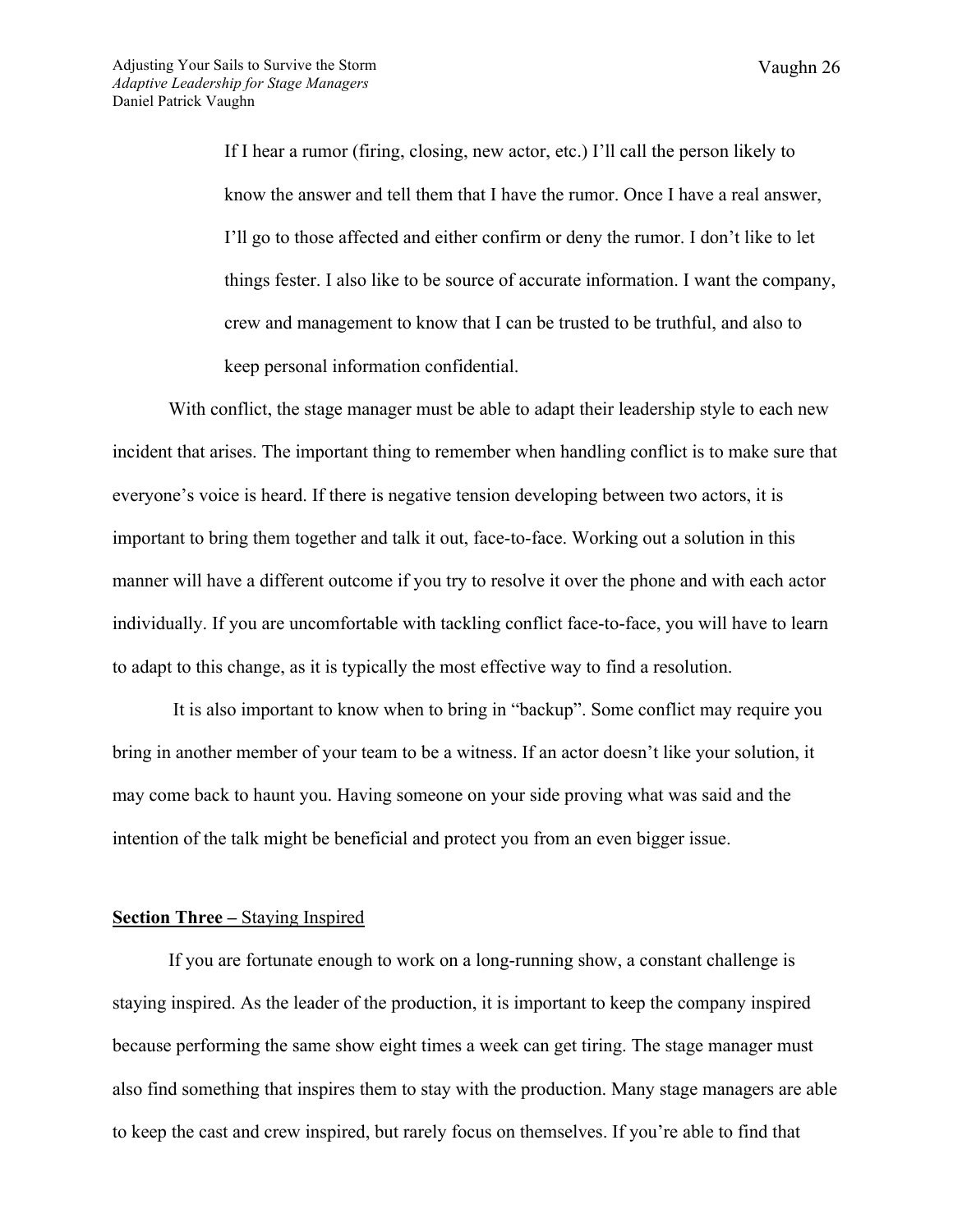healthy balance the production will be able to look and feel the same from opening night and not feel like tedious work.

Marybeth Abel, the PSM of the popular long-running production of *Wicked,* has been on the show for eight years and has been able to find a way to keep herself and the company inspired throughout these past years:

> Especially on a long run, I have found that positive reinforcement is profound. I try to look at everything we do with the adage of "the glass is half full". I try to avoid use of negative words when noting (i.e. don't, no, not, never, wrong, etc.). In terms of inspiring for performance, principals usually are self-sufficient in this area. A termed contract provides incentive to also be at your top performance. Ensemble in a long run provides a challenge. Basically, hand-in-glove with the dance captains, we try to stay on top of each person's performance. I stay inspired with what new people bring to the show. The greatest challenge is putting an actor into a show and making them feel that they are bringing their talent and themselves into the roles, not just filling a "slot". I am inspired when they embrace this and we accomplish the storytelling as it is intended.

Being able to properly inspire others doesn't have to be solely on a long-running show. It can be implemented on any production you work on. When working on a limited run, treat it as though it is an open run. It's important to first find something about the production that inspires you to join the team in the first place. Do you love working on new work and seeing everyone working collaboratively to bring the show to life? Do you connect with a particular style of music that ignites your soul? Whatever it is, finding your niche will help you become an inspirational figure.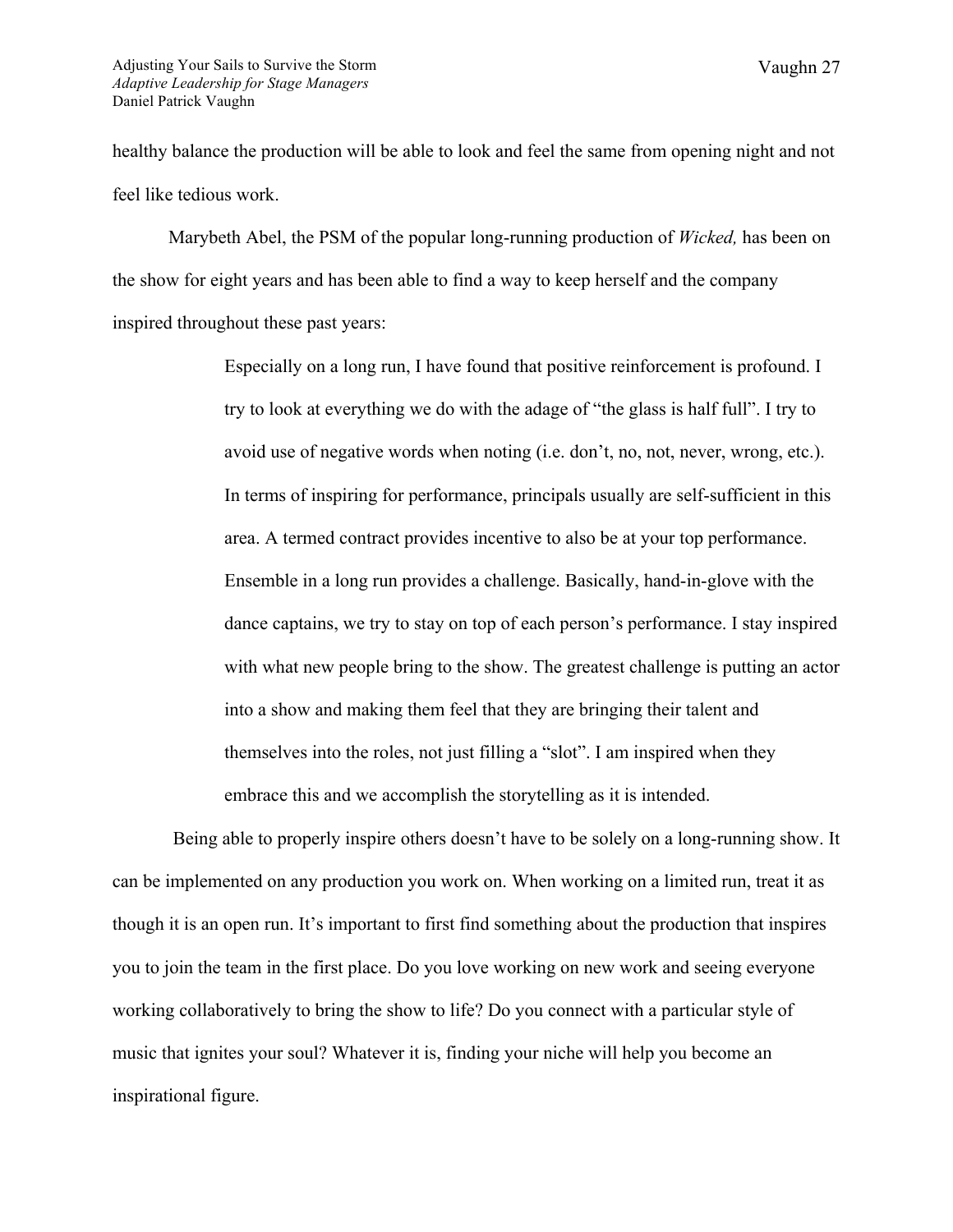When the show begins previews and performances, start to focus on something new within the production itself each night. Whether it's a particular scene or a technical element, looking at different aspects of the show allows the stage manager to remain fresh and allows them to better catch any errors or deviations in the show. This is what Samantha Watson does when she tackles a new production.

Inspiration is something that can help stage managers become adaptive leaders. Stage managers have to know when is the proper time to be inspirational. If actors are all of a sudden becoming lost and not performing the same way each night, the stage manager might have to step in and say some words of inspiration and encouragement to bring them back on track.

## **Section Four** – Adapting to New Situations and Environments

Most of us walk into any new situation with a set of prejudices about what we think is possible. These prejudices can come from past personal experiences, other people's experiences, or simply mistaken beliefs. We then form rules about what will happen based on these beliefs and those rules typically affect the choices or actions that we take. Whether it's changing your diet, starting a relationship with someone, or taking a new job, all of us go into every situation with a set of expectations, requirements, and desires. The power to adapt to any situation in life lies in getting clear on what these expectations, requirements, and desires actually are. It's about closing the gap between the risks that we see in the changes that are happening and all of the opportunities we would like to seize from those risks.

Starting on a new show brings a whole new environment. It brings a new cast, design team, director, etc. How do we handle this change? Samantha Watson offers some words of wisdom on how she adapts to new environments: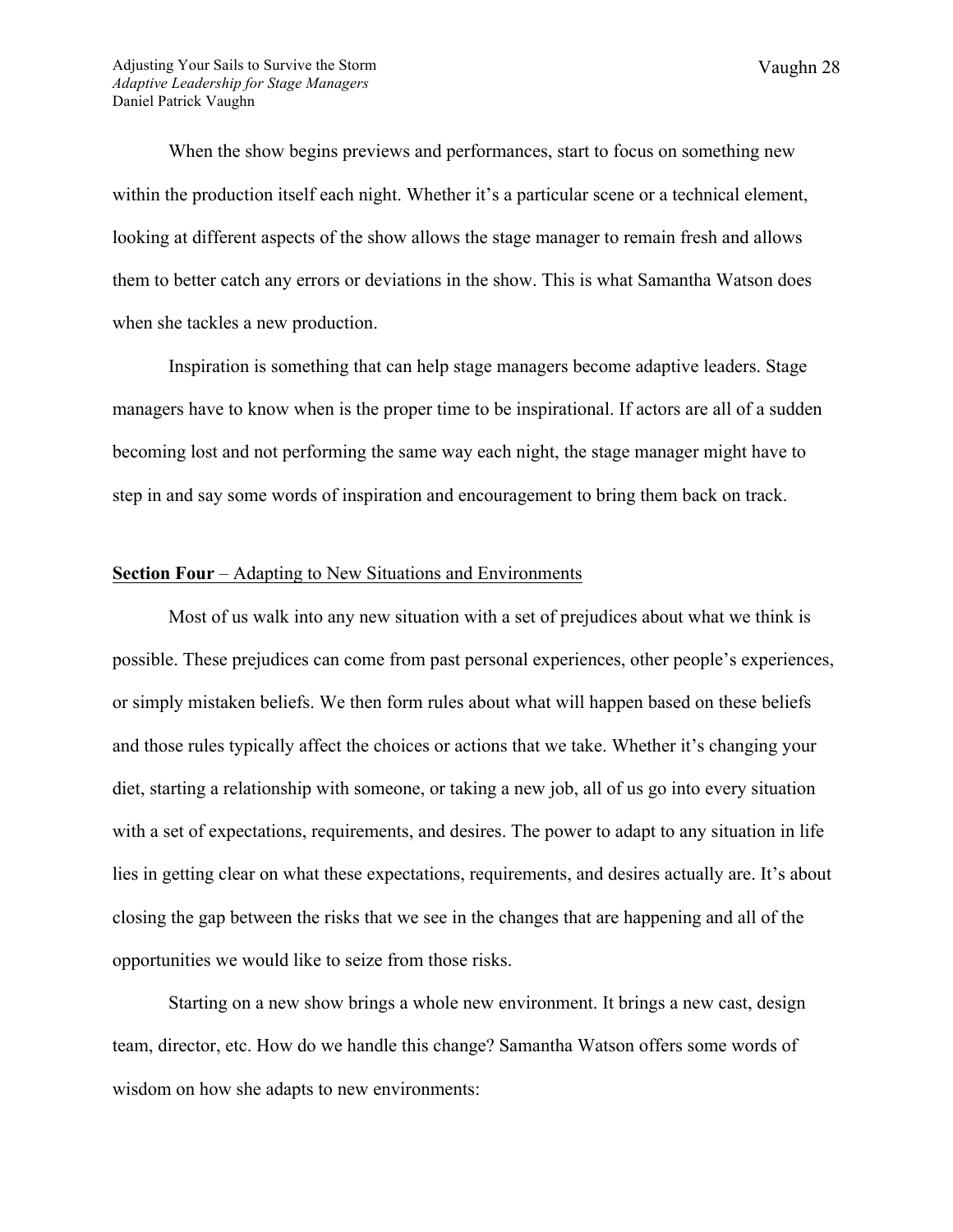Vaughn 29

I think adapting to new environments and/or situations is just part of the job of being a stage manager. Every show is different, even if the players are people you have worked with before. As I approach a new show, I look at what the show will require of me and how I can best serve it. I decide how I can best work, along with my team, to support the director, the company and the production. And even the best plans need to change, when that happens, I quickly re-assess and make a new plan. We must constantly adapt to best work in our surroundings.

Learn as much as you can about your new environment in advance. If you get hired to be on a new production, research the people involved. What have they worked on previously? Talk to someone who may have worked with this particular director or creative team. Gather as much information as you can about them as you can so you can start to build a positive relationship with them.

Decide what three qualities you want to be known for. For instance, you might want to be known for being upbeat, hardworking and a go-getter or you might prefer to be known for being calm, considerate, and detail-oriented. This is a basic rule of "personal branding." Being certain of your three top qualities will allow you to establish a strong platform early on. It will also come into play when you leave a production. What kind of fingerprint did you leave? Was it positive or negative?

Staying in your comfort zone can hold you back from learning and developing how to adapt to new situations. Your comfort zone is a psychological place where you feel safe and in control. You experience low-anxiety and you're using a limited set of behaviors. This means you're not growing or developing any new skills. Essentially, you're stuck on autopilot. You're just going through the motions. Clearly this is not the place from which to lead. It's in our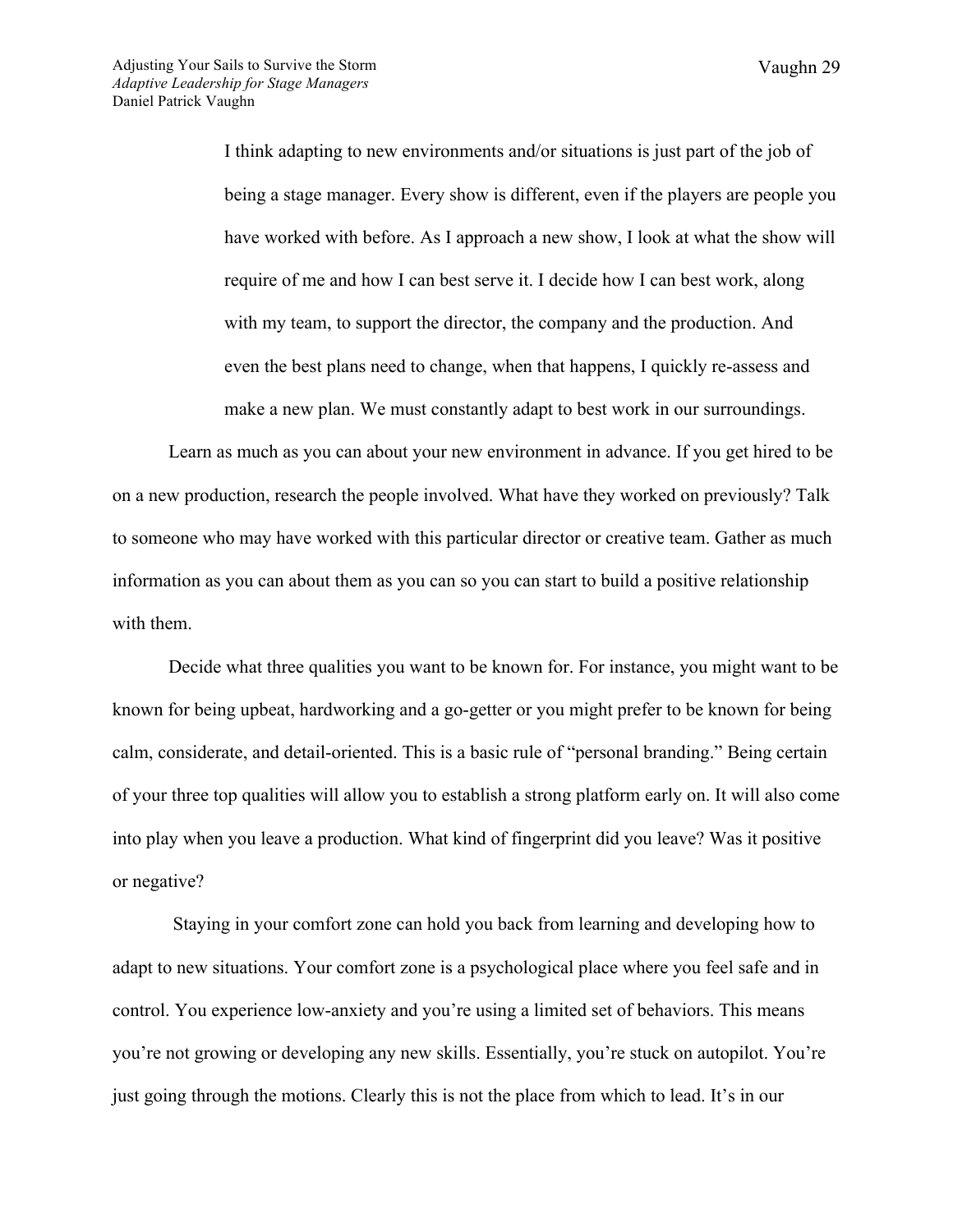comfort zone that we feel safe and secure. It's the zone of routine, the place where we do those things we find safe, comfortable, easy and familiar. It is a place where nothing particularly challenging happens. You know you're in this zone when you feel no anxiety, pressure or stress. You're in control and doing things that you know how to do. They don't take much physical or emotional energy. It's dangerous to stay in your comfort zone for long periods of time as it leads to mediocrity, inactivity and a lack of growth. Leaders who spend too much time in their comfort zone end up bored and unchallenged. You are able to become your true self and exemplify your true qualities when you step out of your comfort zone.

The comfort zone places a lid on your potential and limits the achievement of your goals and dreams. When you're trapped in a comfort zone you fail to take the risks necessary to make your dreams a reality. You will never discover your full potential unless you step outside your comfort zone. To grow you must put yourself in a place where more is demanded of you. Once you are able to step outside your comfort zone, leadership grows, success is built and goals are attained.

With these new people you begin to work with, being polite to everyone is an important rule of thumb. The person you walk past may turn out to be the person who will be your future boss. It is also a simple form of respect. Treat everyone how you want to be treated. Working in theatre is already stressful enough, if people start to be rude to one another, it will make a job that you may love to do, less enjoyable. Courtesy will pay you back with rich rewards.

If you are given the opportunity to work on a touring production, you will have to adapt to new environments all the time. Traveling to a new city every few weeks is a new environment. The stage management and company management team must examine their new surroundings and adjust the show in order to fit into the new theatre and the company will have to be in a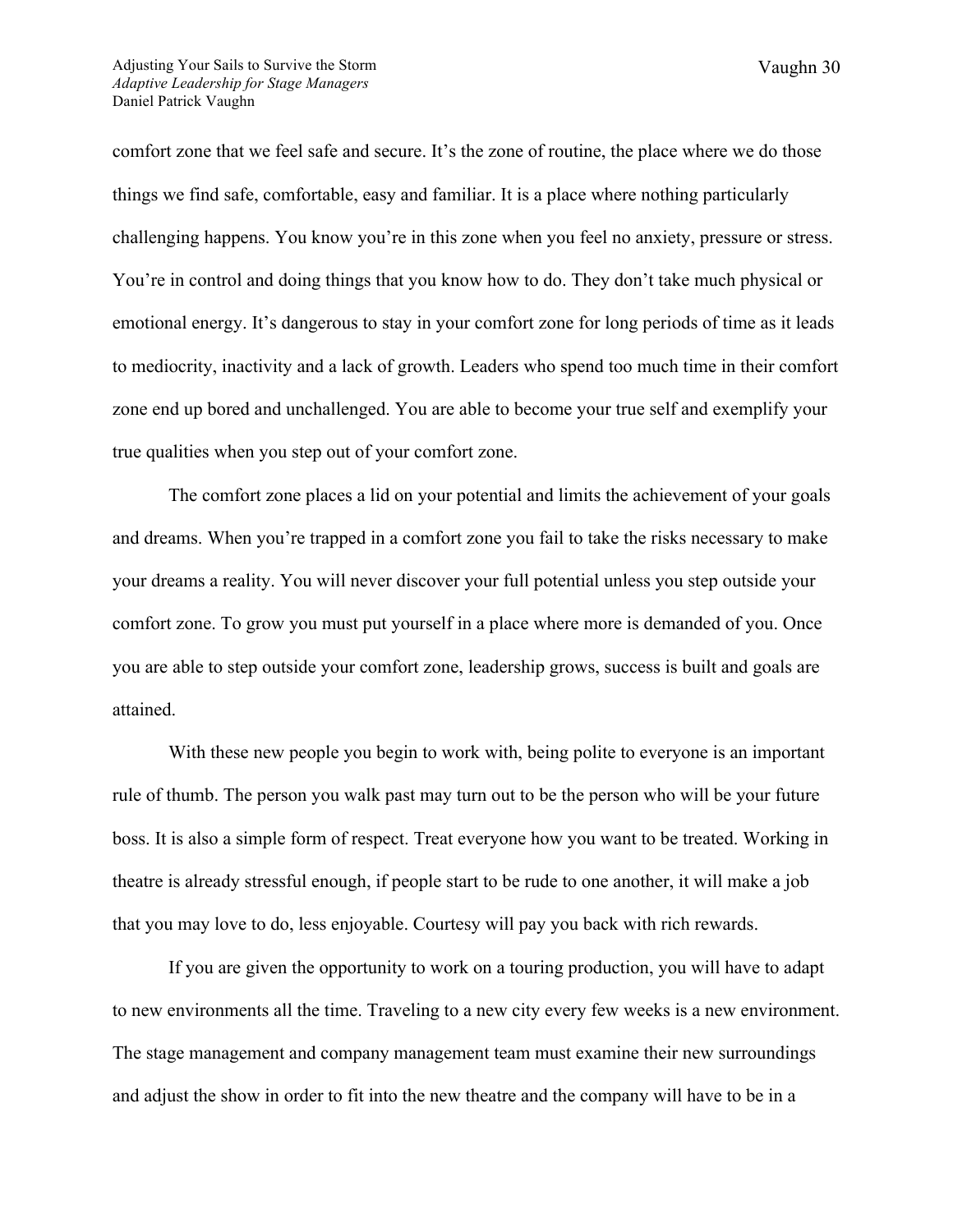different dressing room and find new things to do when not performing. Granted, touring can be a fun experience, so as long as everyone remains optimistic and stays inspired, then the whole company will remain in a positive environment.

Every day is a new environment and situation, both in your personal and professional life. When you are in performances, no show is ever the same. You can have a different cast just about every day. Peter Lawrence offers his thoughts on adapting to new environments and situations:

> Every day can be different. No two audiences are alike. Actors come in with new problems or exciting news. Actors change because of personal days, vacations or illness and stagehands sub out. Scenery breaks, lighting goes out of focus, business rises and falls. I think we must embrace all this change. It's not to be feared or resented. Change is what we're all about in the theatre and if you do anything except embrace it, you'll be unhappy in your work and ultimately will do a bad job. Doing summer stock or going on tour is very good for helping stage managers to trust their instincts and to be able to react quickly to change. Change actually teaches us about each other, about ourselves and about the show.

Once stage managers embrace change, they can become adaptive leaders. Change can happen at a moment's notice and people look to stage managers for guidance. They must be there to help get everyone through, what can be, a scary and challenging time. If stage managers encounter change regularly and practice within an environment where their solution doesn't negatively impact others, they can be ready to make tough decisions and lead their team and company to a new environment.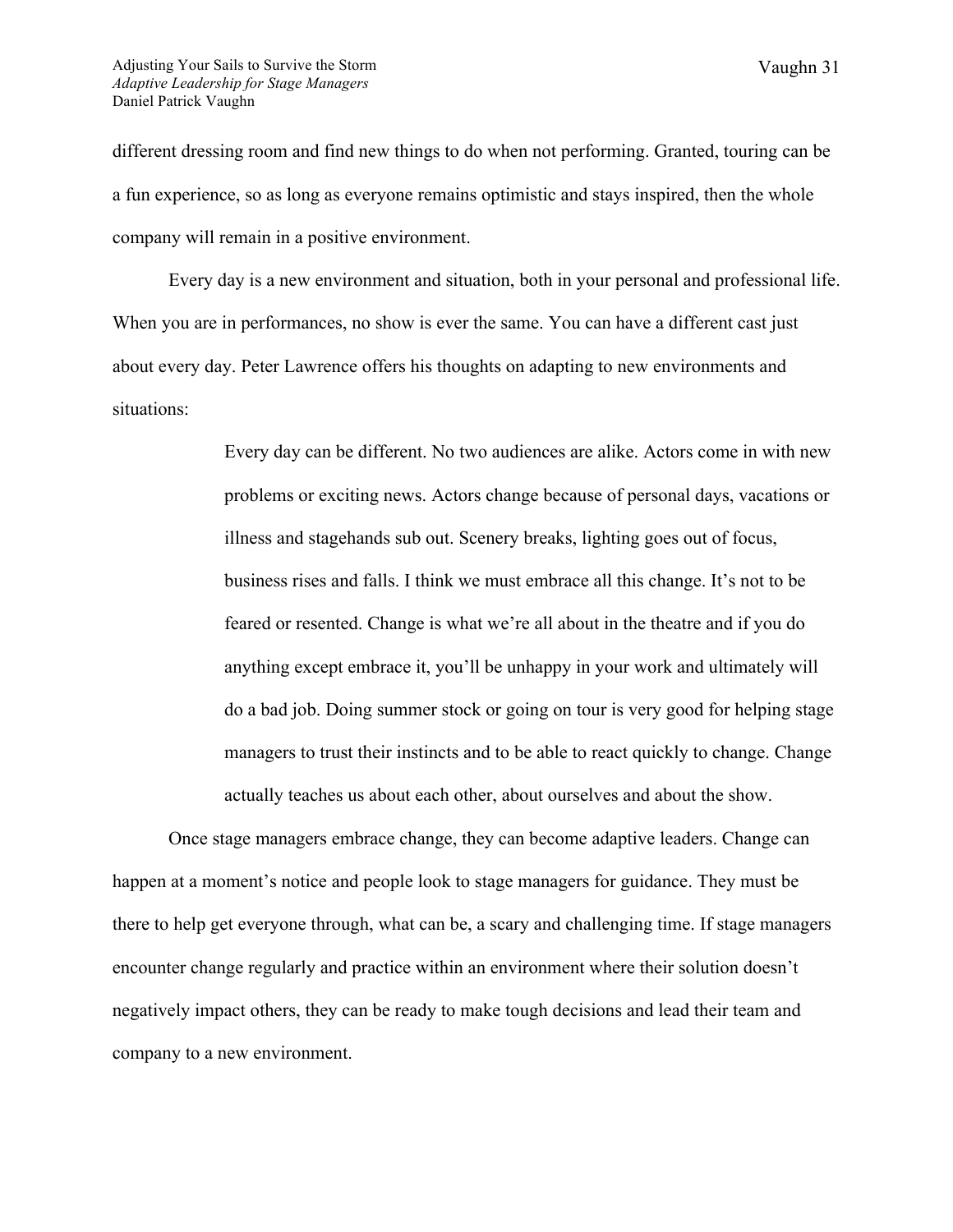#### **CONCLUSION**

Leadership has nothing to do with position. You can exercise leadership from any position within an organization or company. Leading adaptive change is difficult because it is about the distribution of loss. When you ask people to adapt to a new reality, you are asking them to give up something that is important to them, what has worked for them, and that is a part of who they are and what they find comfortable in life. We are all living in a time of constant change and tremendous uncertainty, which requires us to make decisions based on inadequate information. This is why we all need to exercise our adaptive leadership skills.

Stage managing is like captaining a ship during a storm. The captain of a ship is responsible for every aspect of the voyage. They set the course and speed, direct crew members, and ensure that proper procedures are followed. They also need to remain alert and respond to unexpected situations at all times. During a massive storm, everyone scrambles to try to stay afloat and look to the captain for guidance. Giving clear and concise instruction in a calm manner will give everyone the confidence boost they need to work in these extreme conditions. There will, however, come a time when you will need to adjust the sails in order to survive the storm. When you adjust the sails, it may cause the wind to push you in the right direction toward your end goal, but you have to alter it in just the right way in order for it to be most successful. You might even need to make the decision to bring them down completely if the storm is too intense. This will allow you to wait for the storm to pass and you can reflect on what happened and what to do next.

Adaptability is an important skill for any stage manager to have as working in the theatre is an ever-changing environment and how they can adjust their leadership style to these new environments and situations can make them become an even better leader overall.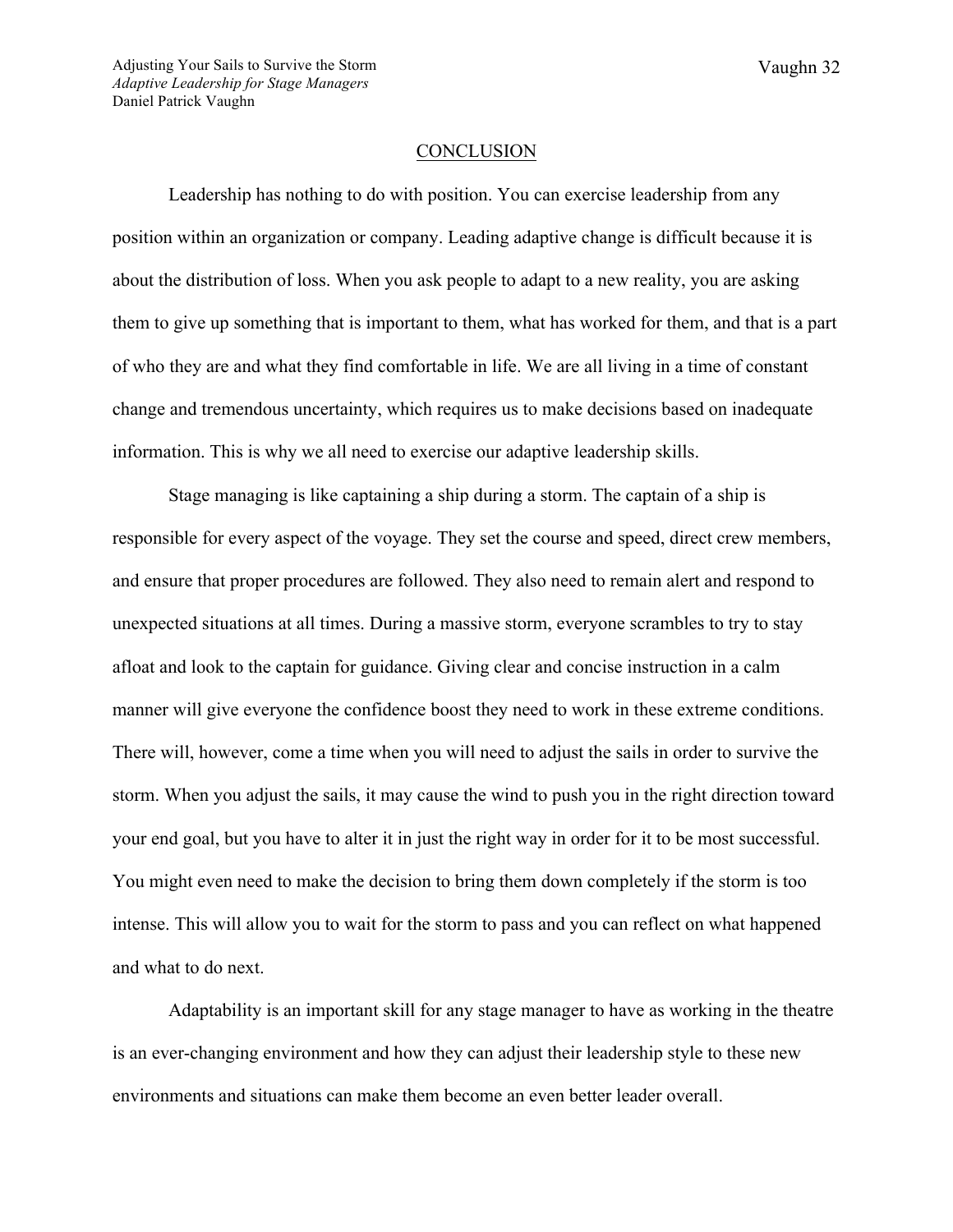## ACKNOWLEDGEMETS

Michael J. Passaro

Marybeth Abel

Peter Lawrence

Samantha Watson

SM Class of 2017